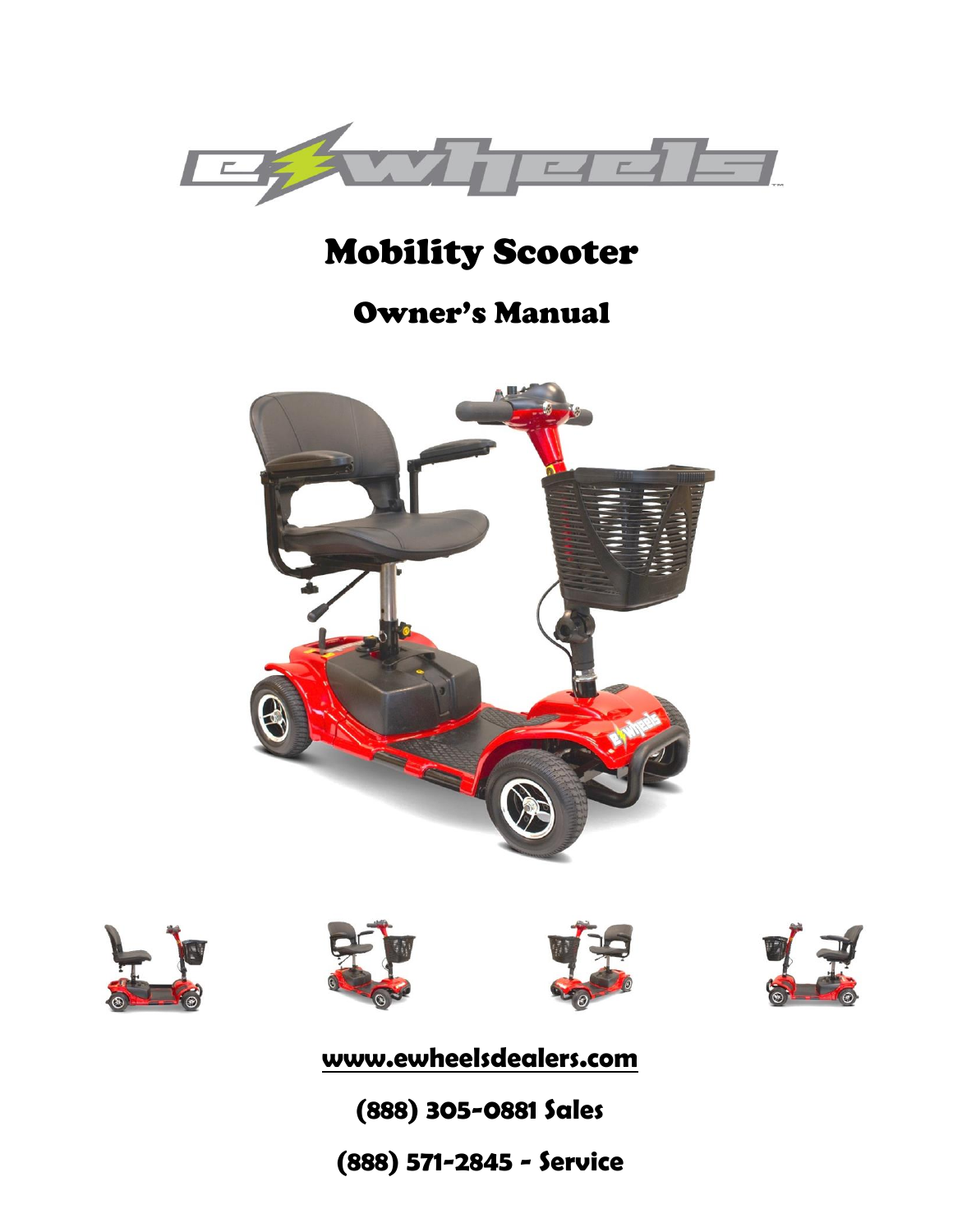-Read and follow all instructions, warning, and notes in this manual before attempting to operate your mobility scooter for the first time.

 -If there is any additional information in this manual which you do not understand or require additional assistance for setup or operation, please contact your authorized provider.

 -Your safety to operation of this product depends on whether you completely follow the instructions, cautions and warnings in this manual.

 -These symbols below in this manual are used to identify warnings, notices, and operation instructions. All of them are very important to your safety. It is strongly recommended to read and understand them completely and carefully.



**Warning!** – Failure to heed the warnings in this manual may result in personal injury.

**Caution!** – Failure to heed the cautions in this manual may result in damage to the power scooter.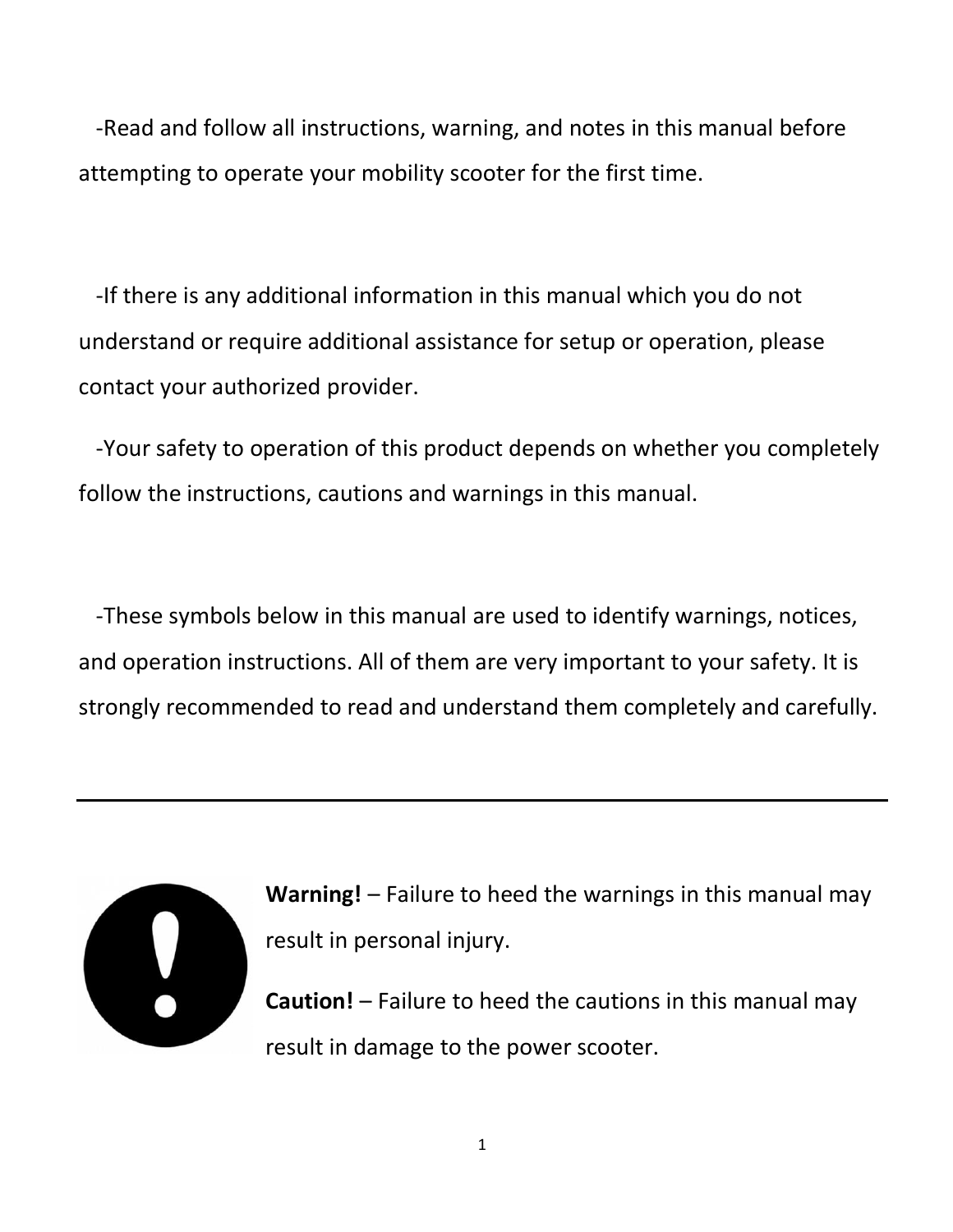-The mobility scooters combined the modern technology with contemporary styles, and are divided into two models as to their structure: integral and separated. Especially the ladder has a structure for quick assembly and disassembly that is convenient to be stores or placed at the trunk of your vehicle while traveling. We are certain that the design features, excellent performance and trouble-free operation of this product will ensure your daily life more convenient.

 -For your safety, please ensure that you read carefully and follow strictly all instructions warning, and notes in this manual before attempting to operate your mobility scooter for the first time. These items are recommended for your benefit. Your understand is important for your safety to operate this scooter.

 -Once you master how to operate and maintain your mobility scooter, it is sure that this product will give years of trouble-free service and enjoyment.

 -We appreciate your questions, comments, and suggestions about this mobility scooter, especially its performance of safety and reliability, and the service from your authorized provider.

2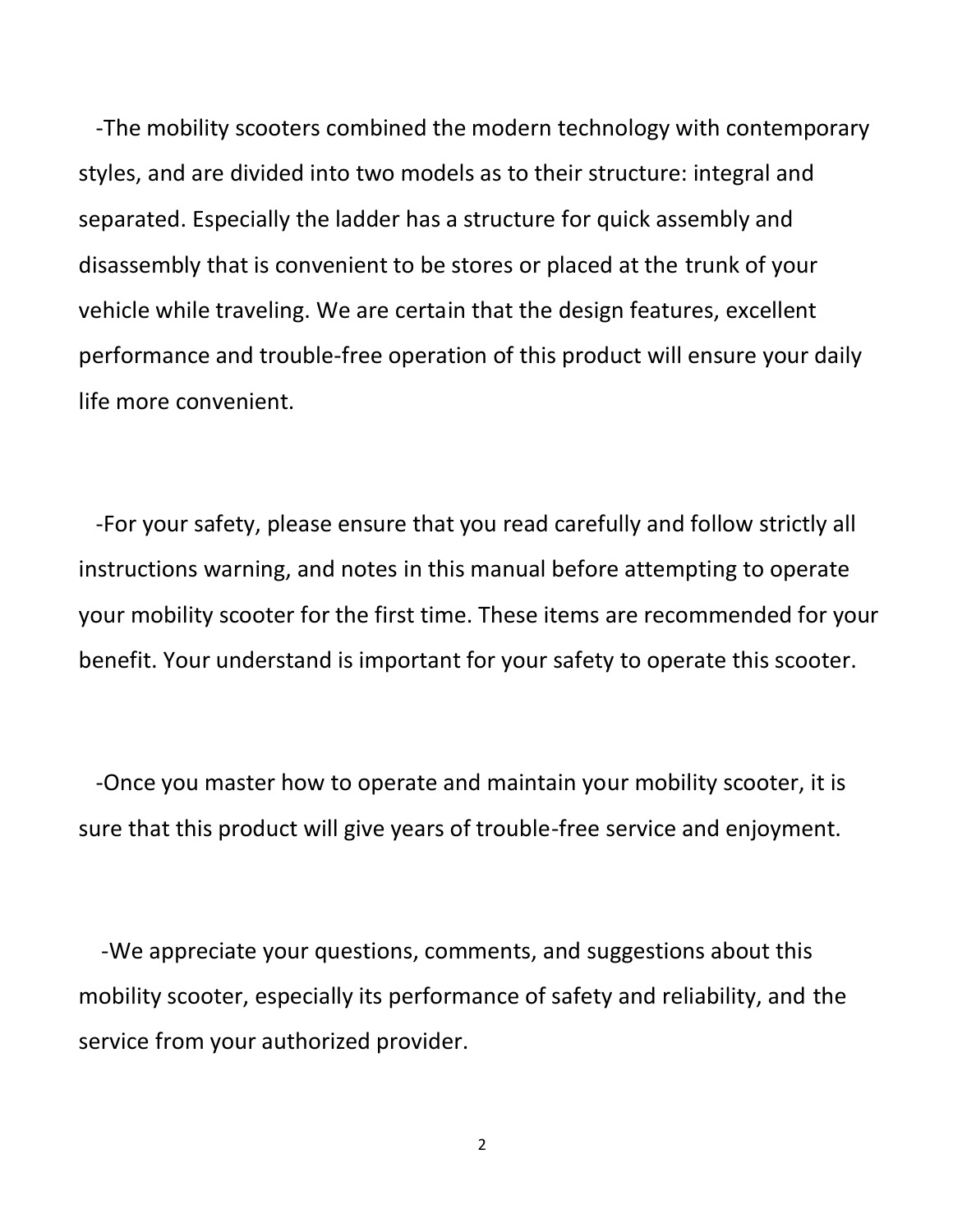

## **Free-Wheel and Drive Lever**

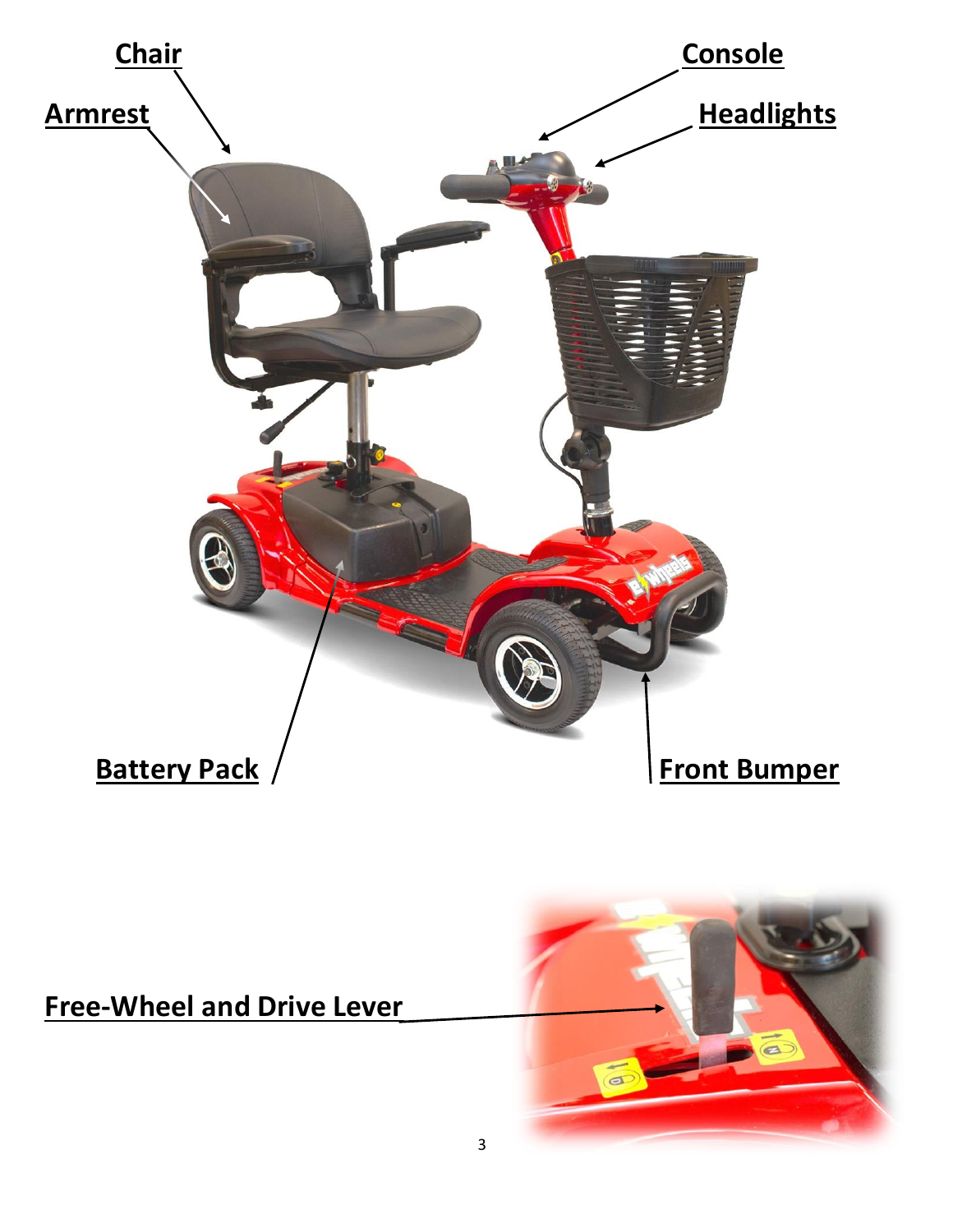#### Table of Contents

- **Page 5** Technical Specifications
- **Page 6 to 8**  Scooter Assembly
- **Page 8** Main Scooter Components
- **Page 9** Scooter Disassembly
- **Page 10 to 11** Adjustments
- **Page 12 to 13** Charging and Battery Information
- **Page 14 to 19** Scooter Operation
- **Page 20** General Guidelines
- **Page 21-26** Safety Information
- **Page 27 to 29** Warranty
- **Page 30 to 37** Safety Manual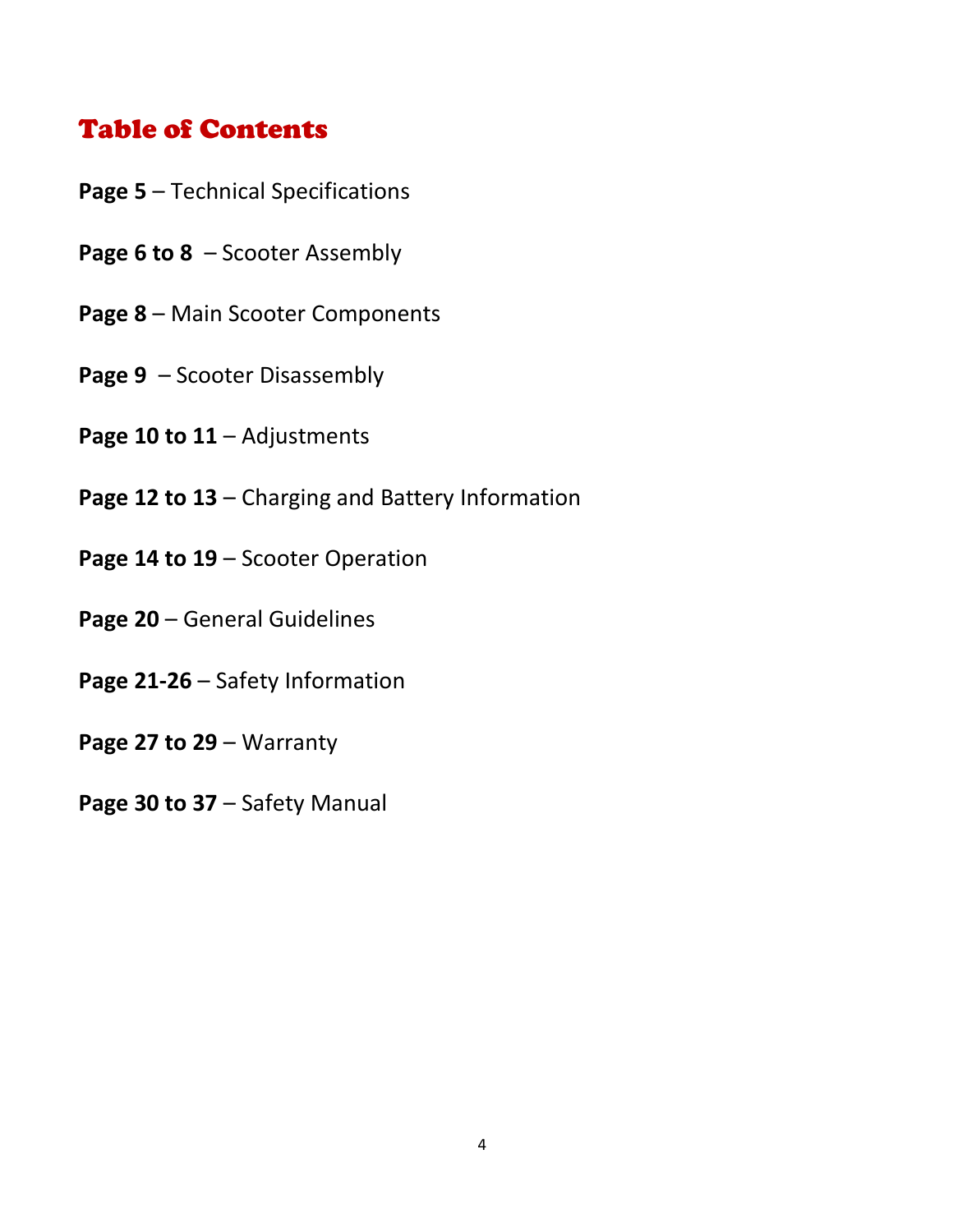## Technical Specifications

| Model                             | Portable Mobility Scooter                               |  |  |
|-----------------------------------|---------------------------------------------------------|--|--|
| <b>Weight Capacity</b>            | 300LBS                                                  |  |  |
| Speed:                            | Up to 4.5 MPH                                           |  |  |
| Distance:                         | 10 miles per charge (distance varies on terrain, riders |  |  |
|                                   | weight, road surface, etc.)                             |  |  |
| <b>Electro-Mechanical Brakes:</b> | Yes                                                     |  |  |
| Seat Size:                        | 17" x 16"                                               |  |  |
| Adjustable Armrests:              | Yes                                                     |  |  |
| Headlights:                       | Yes (LED)                                               |  |  |
| <b>Electric Battery Gauge:</b>    | Yes                                                     |  |  |
| Drive Type:                       | <b>Rear Wheel Drive</b>                                 |  |  |
| <b>Under Deck Clearance:</b>      | 2 <sup>n</sup>                                          |  |  |
| Power:                            | 24V 12AH                                                |  |  |
| Watts:                            | 180 Watt                                                |  |  |
| Motor Type:                       | <b>Rear Transaxle</b>                                   |  |  |
| Amps:                             | 12 AH Batteries                                         |  |  |
| Volts:                            | 24 Volts                                                |  |  |
| Dimensions:                       | 39" x 20" x 31-33" (LxWxH)                              |  |  |
| Floor Clearance:                  | 2 <sup>n</sup>                                          |  |  |
| Front Basket:                     | Yes                                                     |  |  |
| <b>Batteries:</b>                 | X2 12 AH SLA Batteries                                  |  |  |
| Throttle Type:                    | Delta Paddle Throttle                                   |  |  |
| Can Charge Off Scooter:           | Yes                                                     |  |  |
| Front Tire Type:                  | Solid Flat Free Tires                                   |  |  |
| Rear Tire Type:                   | Solid Flat Free Tires                                   |  |  |
| Charger:                          | Off-Board (Included)                                    |  |  |
| Total Weight:                     | <b>92 LBS</b>                                           |  |  |
| <b>Heaviest Piece:</b>            | <b>28 LBS</b>                                           |  |  |
| <b>Total Number Of Pieces:</b>    | 5                                                       |  |  |
| Cargo Box Storge:                 | 10" x 20" x 10" (DxWxH)                                 |  |  |
| Headlight:                        | <b>LED Headlights</b>                                   |  |  |
| Rear lights:                      | Reverse Indicator Lights                                |  |  |
| Electric Horn:                    | Yes                                                     |  |  |
| Turn Radius:                      | 60"                                                     |  |  |
| Frame Warranty:                   | 3 Years                                                 |  |  |
| <b>Electronics Warranty:</b>      | 1 Years                                                 |  |  |
| <b>Battery Warranty:</b>          | 6 Months                                                |  |  |
| Charger Warranty:                 | 6 Months                                                |  |  |
| FDA Certified:                    | Yes                                                     |  |  |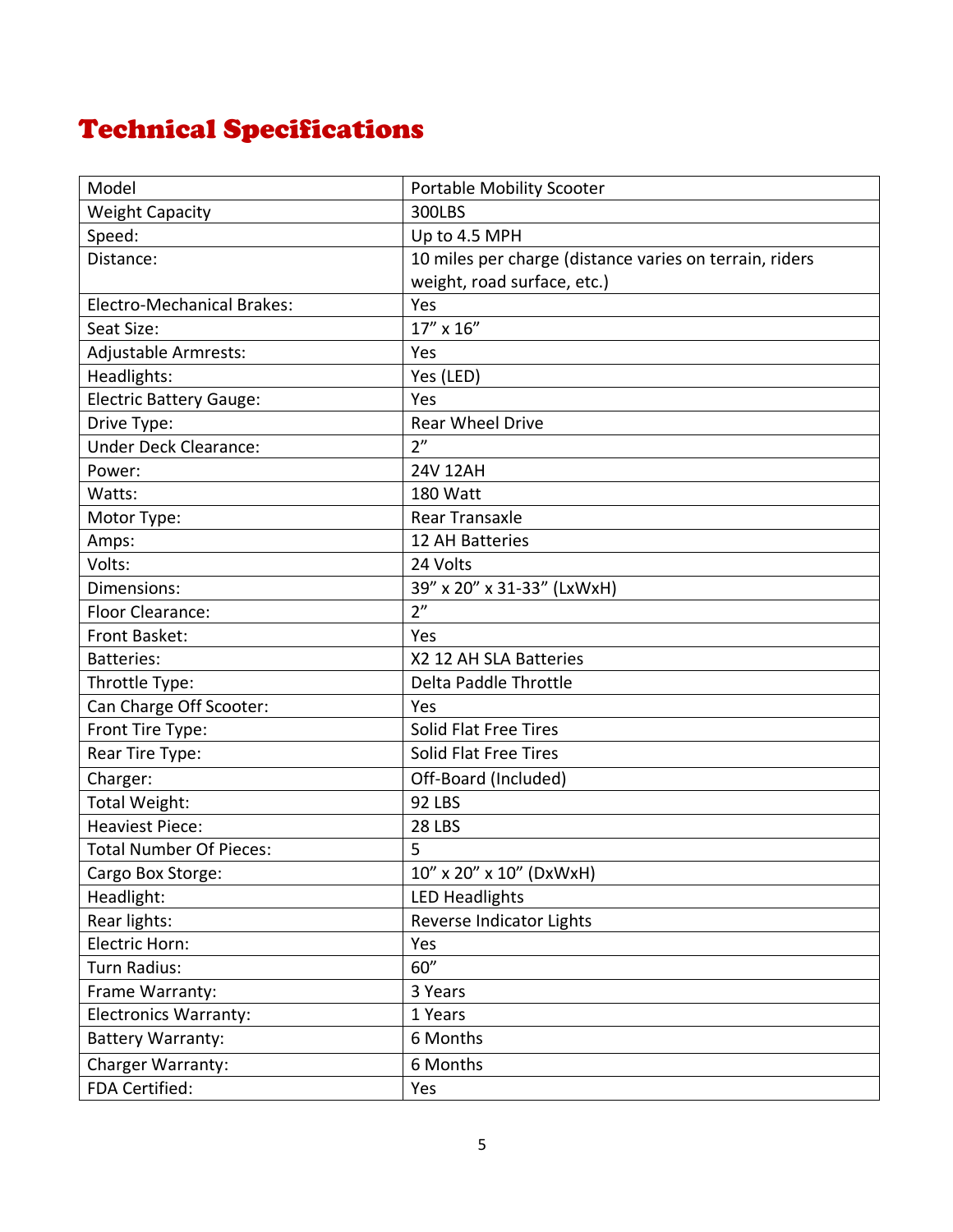## **Assembly:**

#### **Installing the Seat Post**

- 1.)Place the seat post into the frame of the back half.
- 2.)Place the seat post securing pin through a hole in the silver seat post and through the black seat post holding frame.
- 3.)Tighten the post securing and stabilizing knob on to finish securing.



#### **Installing the Seat**

- 1.) Install the seat post to the frame of the scooter.
- 2.) Slide the seat onto the seat post assembly.

3.) Install and tighten the armrests on both sides of the seat.

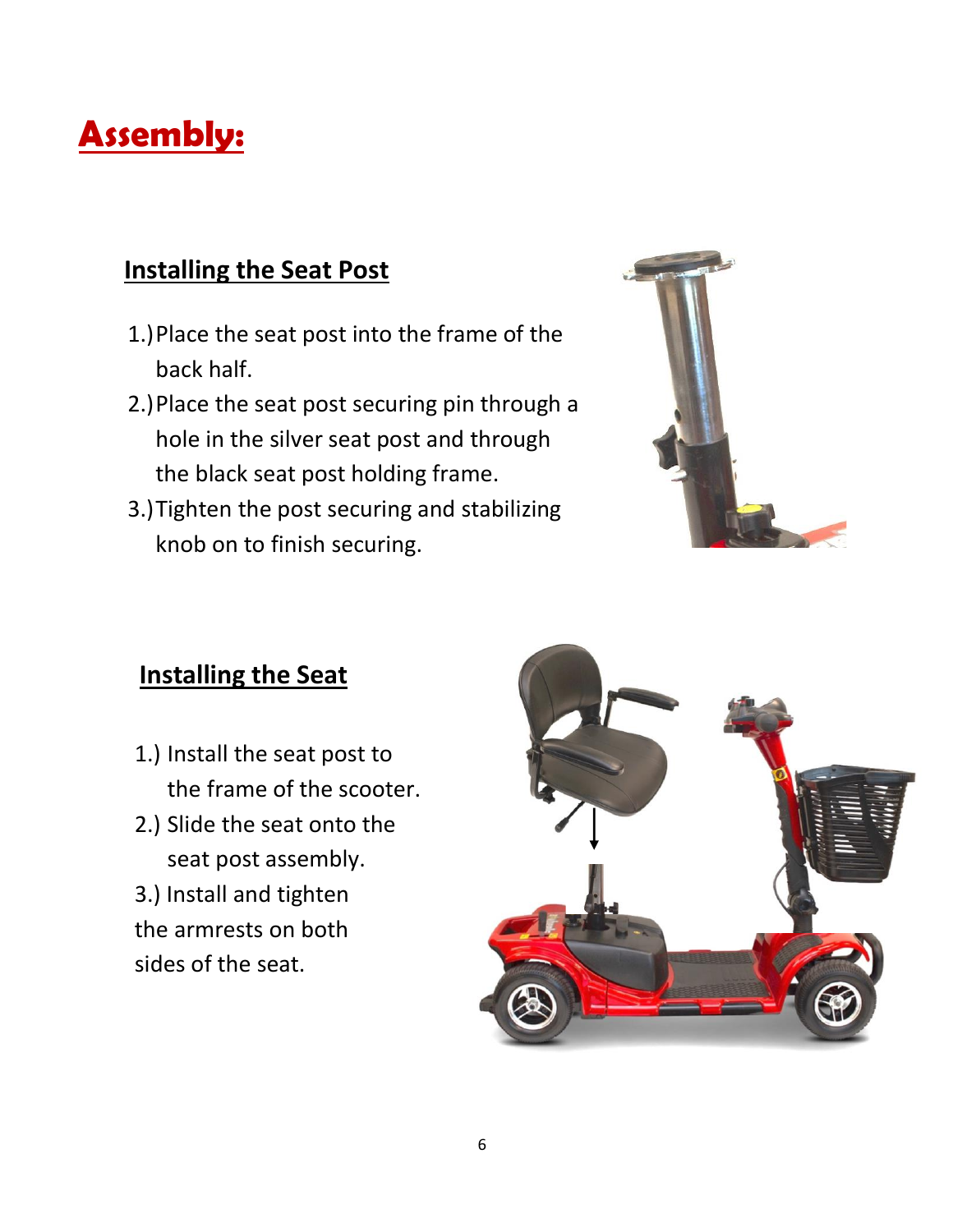#### **Installing the Basket**

- 1.) Unwrap basket from plastic
- 2.) Slide Basket onto handlebar bracket.
- 3.) Ensure the basket tab is locking the basket in place.



#### **Installing the Battery Pack**

- 1.)Check that the battery securing knob is loose, and the battery securing plate is facing vertically with the body of the scooter.
- 2.)Place the battery pack on the scooter.
- 3.)Turn the battery securing plate horizontal over the top lip of the battery pack.
- 4.)Tighten down the battery securing knob.

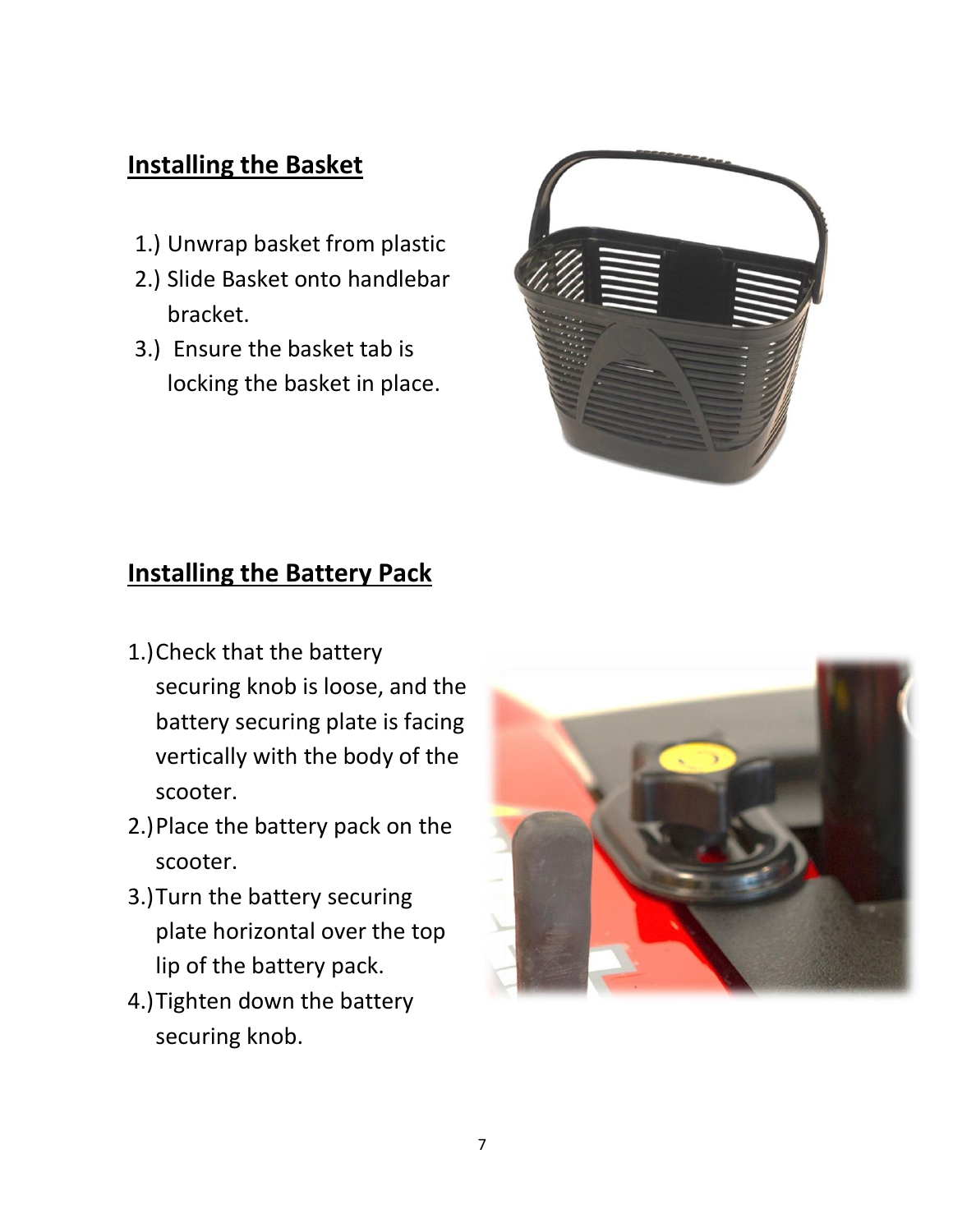#### **Front Half to Back Half Connection**

1.)The scooter will come with the front and back half already connected. See steps for disassembly under disassembly section of manual.



*Main Scooter Components*

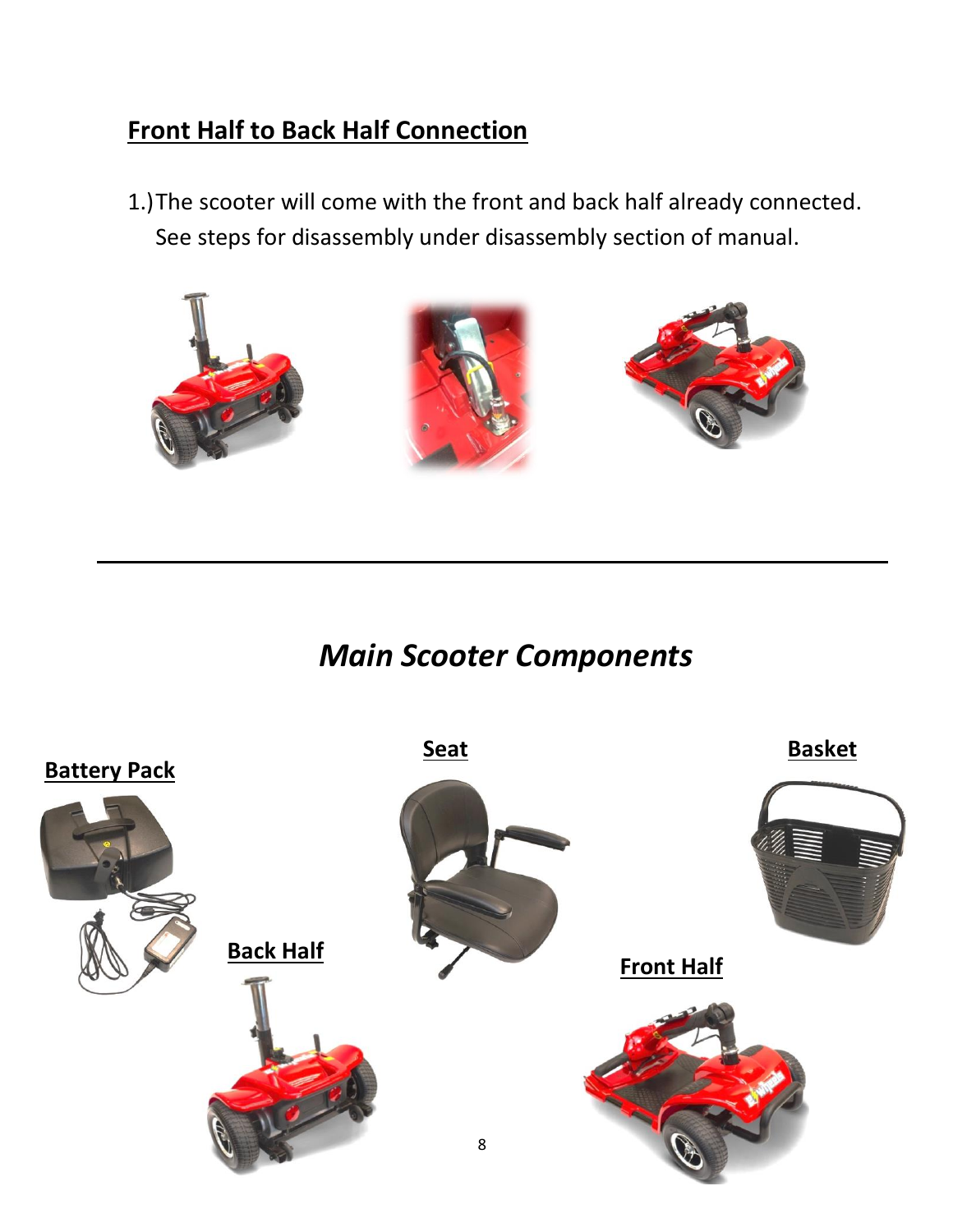## **Disassembly:**

Remove the basket, seat, and seat post the same way there were installed on the scooter. See below for steps of disconnecting the front half of the scooter from the back half of the scooter.

#### **Steps for Frame Separation**

1.) Spin the securing washer for the power supply cable counter clockwise to loosen until it is loose from the threads.

2.) Pull the power supply cable out of the socket where it plugs into and set aside in a way that it will not get pinched when the frame pieces are separated.

3.) Pull the yellow grip of the release handle to separate the two frame components from each other. When reinstalling, make sure the black side frame guides line up.





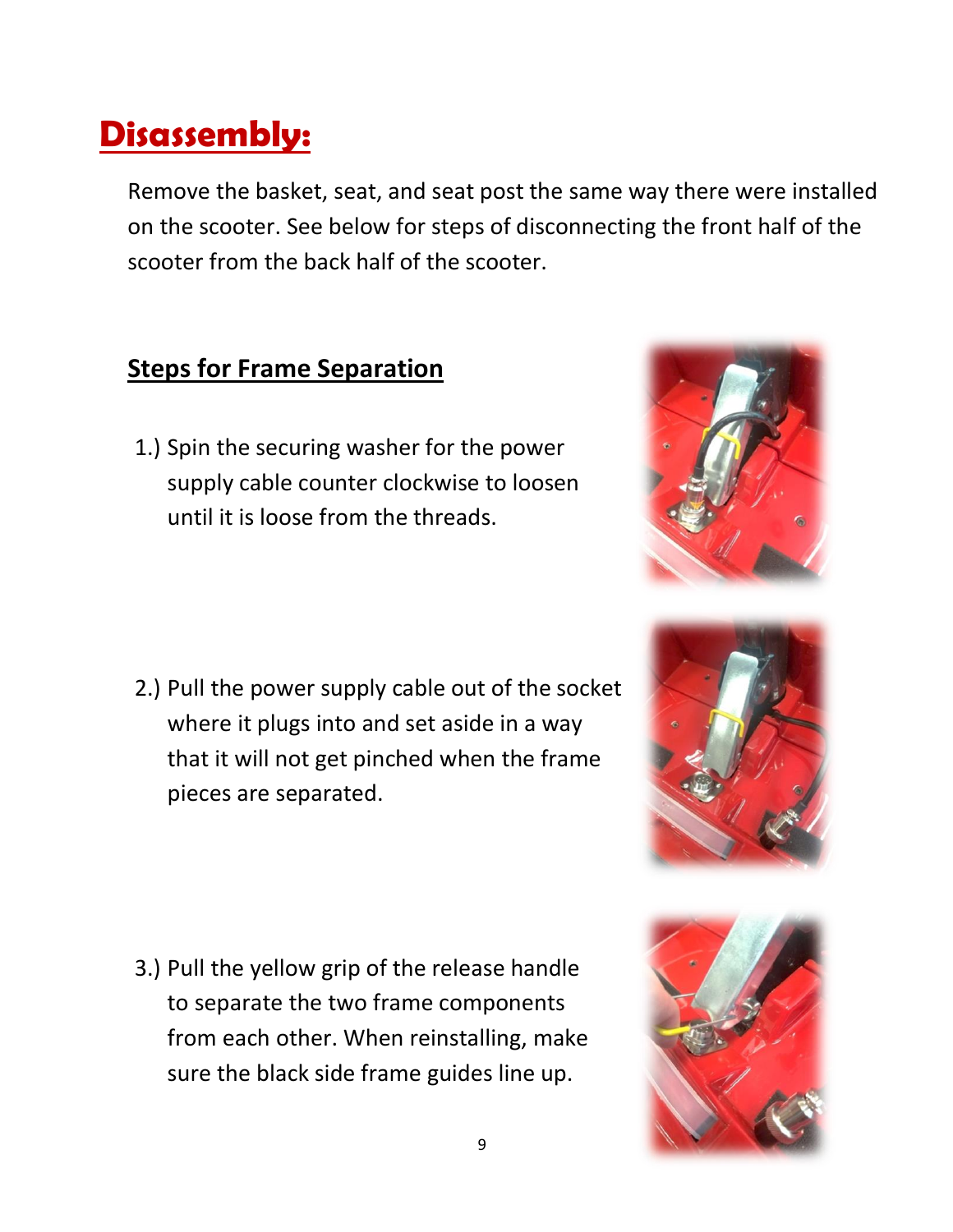# **Adjustments:**



#### **Warning!**

 Pull out power key before making any adjustments; never do it while driving or with the scooter power turned on.

## **Seat Height**

- Pull up the seating fixing bar to release the seat.
- Remove the seat from the seat post.
- Loosen the seat post securing and stabilizing knob.
- With one hand hold the silver seat post, and the with other hand remove the seat post securing pin.
- Adjust to desired position.

## **Seat Rotations**

- Pull up the seat lock lever to release the seat.
- Rotate the seat to the desired position.
- Release the seat lock lever and the seat will automatically lock in place.

## **Armrest Width**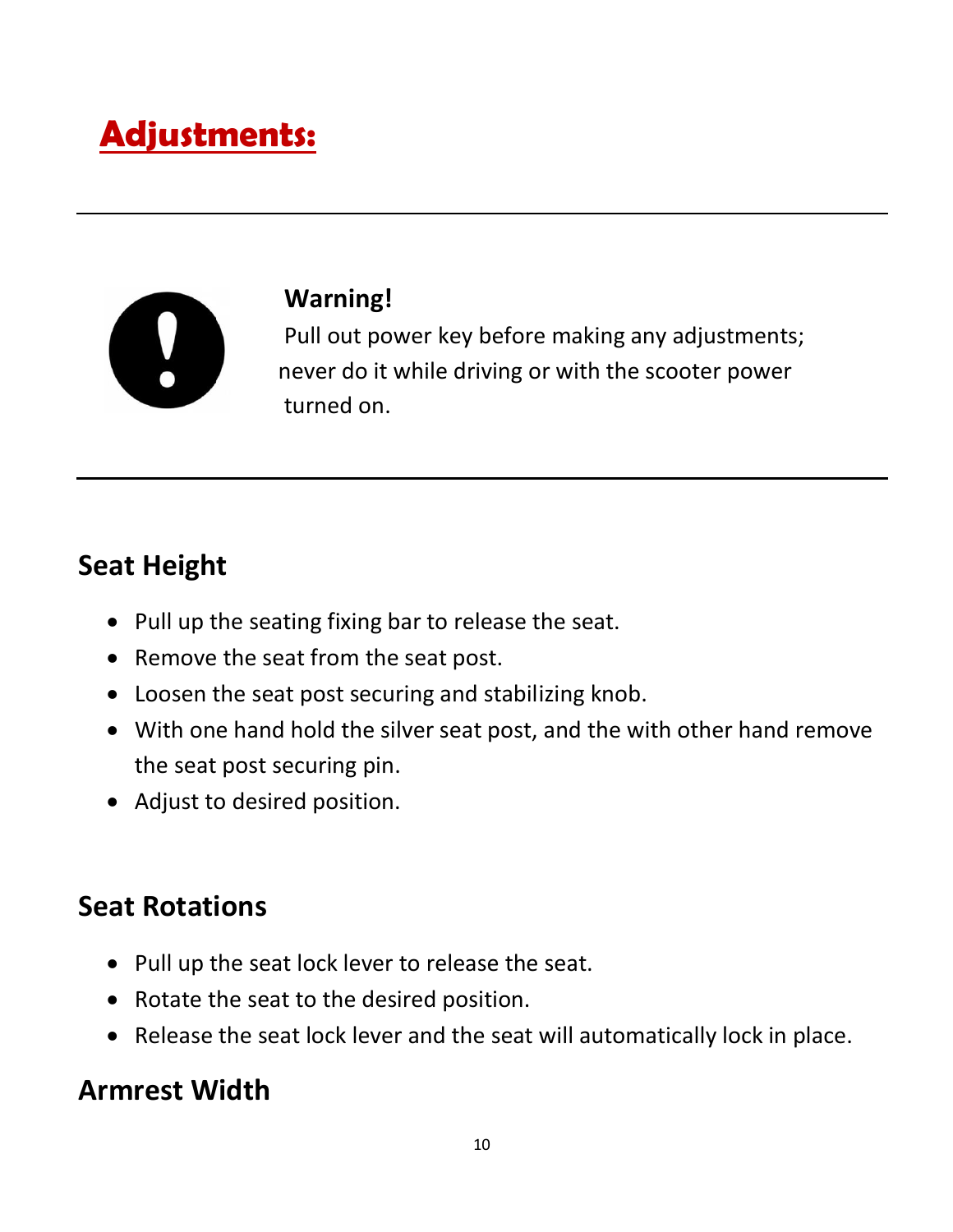- Find the armrest securing knobs on the frame of the seat where the armrest brackets attach to the scooter.
- Loosen the securing knob on the desired side.
- Adjust the armrest to the desired position.
- Retighten the armrest securing knobs.

## **Tiller Angle Adjustment**

- Loosen the front tiller securing knob.
- Adjust the tiller to the desired position.
- Retighten the tiller securing knob.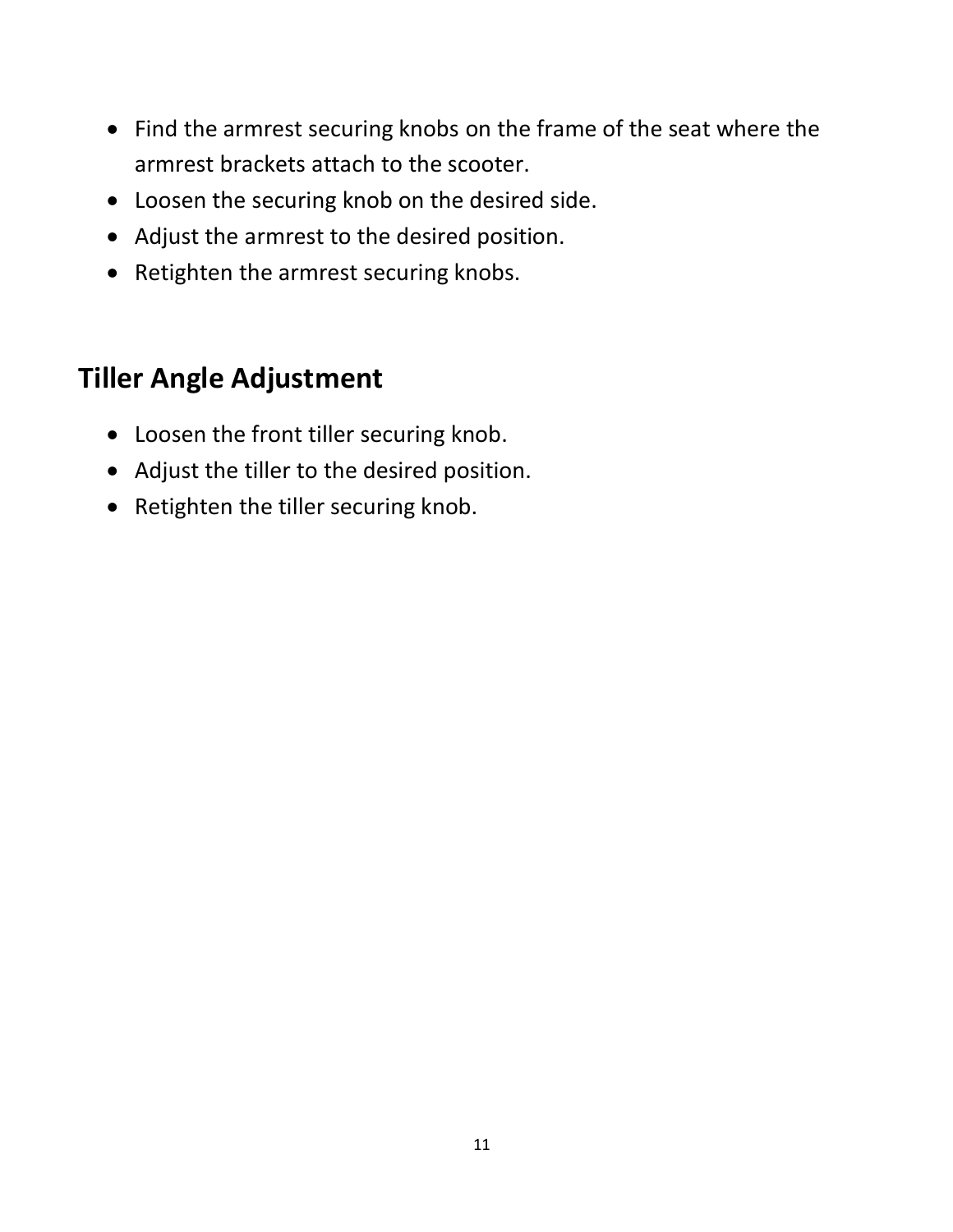# **Charging and Battery Information:**



### **WARNING!**

Your scooter must be charged with the off-board charger supplied by EWheels. Do not use aftermarket or automotive charger for you scooter.

## **Charging Batteries with the Off-Board Charger**

- Position the scooter or the battery pack (if removed from the scooter) close to a standard wall outlet.
- Lift the charger port covering door on the battery pack.
- If installed on the scooter, ensure the scooter is turned off.
- Plug the charger cord into the batteries 3-pin charger port.
- Plug the charger cord into the standard wall outlet.
- The right light indicates the scooter is charging.
- When the recharge is completed, the charger light will turn green. You can continue to charge the battery for 1 to 2 more hours.
- It is not recommended to charge the batteries for more than 12 hours.
- When the charge is complete, unplug the charger from the standard wall outlet before unplugging the charger from the battery pack.
- The battery pack can be charged while on the scooter, or while removed.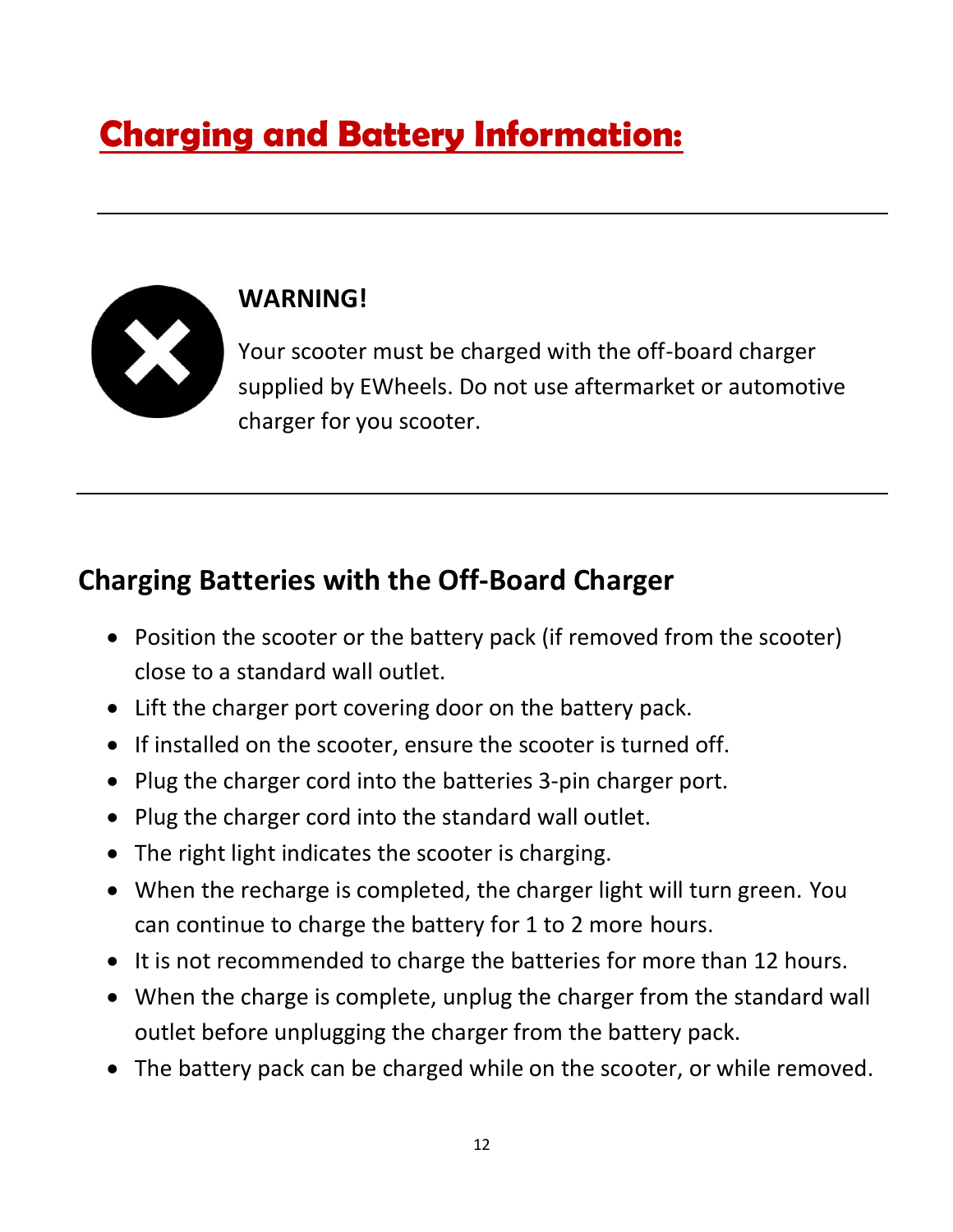### **New Battery Usage**

-Please follow the steps below to efficiently break-in the new batteries.

- Fully charge the new batteries prior to initial use. This allows for 90% battery performance upon first use.
- Move slowly at first, and do not travel too far until you are aware of the capable driving distance based on the battery indicator.
- Recharge the batteries again fully after first ride. This will allow over 90% battery performance on the following ride.
- After approximately four to five more charging cycles, the batteries will allow for 100% battery performance.

If the batteries need to be replaced, please call EWheels service department directly for replacement, or use the following specifications when purchasing replacement batteries.

| Type:           | Deep Cycle, Sealed Lead Acid OR Deep Cycle Gel-Cell Batteries |
|-----------------|---------------------------------------------------------------|
| Size:           | $6''$ x 3.9" x 3.75"                                          |
| <b>Voltage:</b> | 12 Volts                                                      |
|                 | Capacity: 12 AH (Amp Hours)                                   |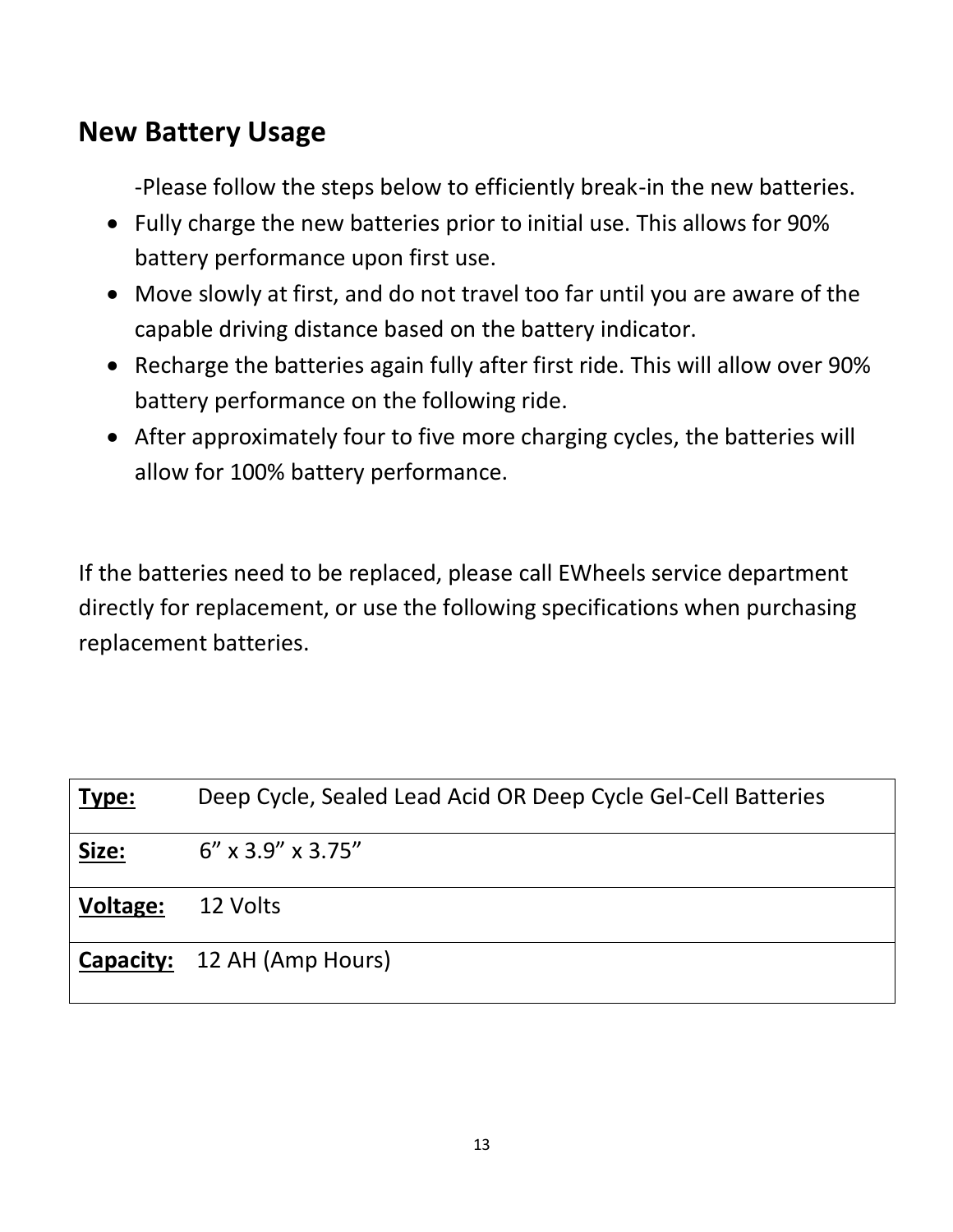## **Scooter Operation:**

### **Tiller Console**

The tiller console houses all the controls needed to drive the scooter, including the key switch, speed adjustment knob, delta throttle lever, battery charge indicator, horn button and headlight button.

#### **Key Switch**

Push the key into the key hole on the tiller and push downwards to turn on the scooter.



#### **WARNING!**

Turn the scooter power off when stopped to avoid unintended motion that may occur by accidentally hitting the delta throttle.

#### **Horn Button**

- This button activates a warning horn when pushed.
- The horn will only sound when the button is being pushed.

#### **Delta Throttle Lever**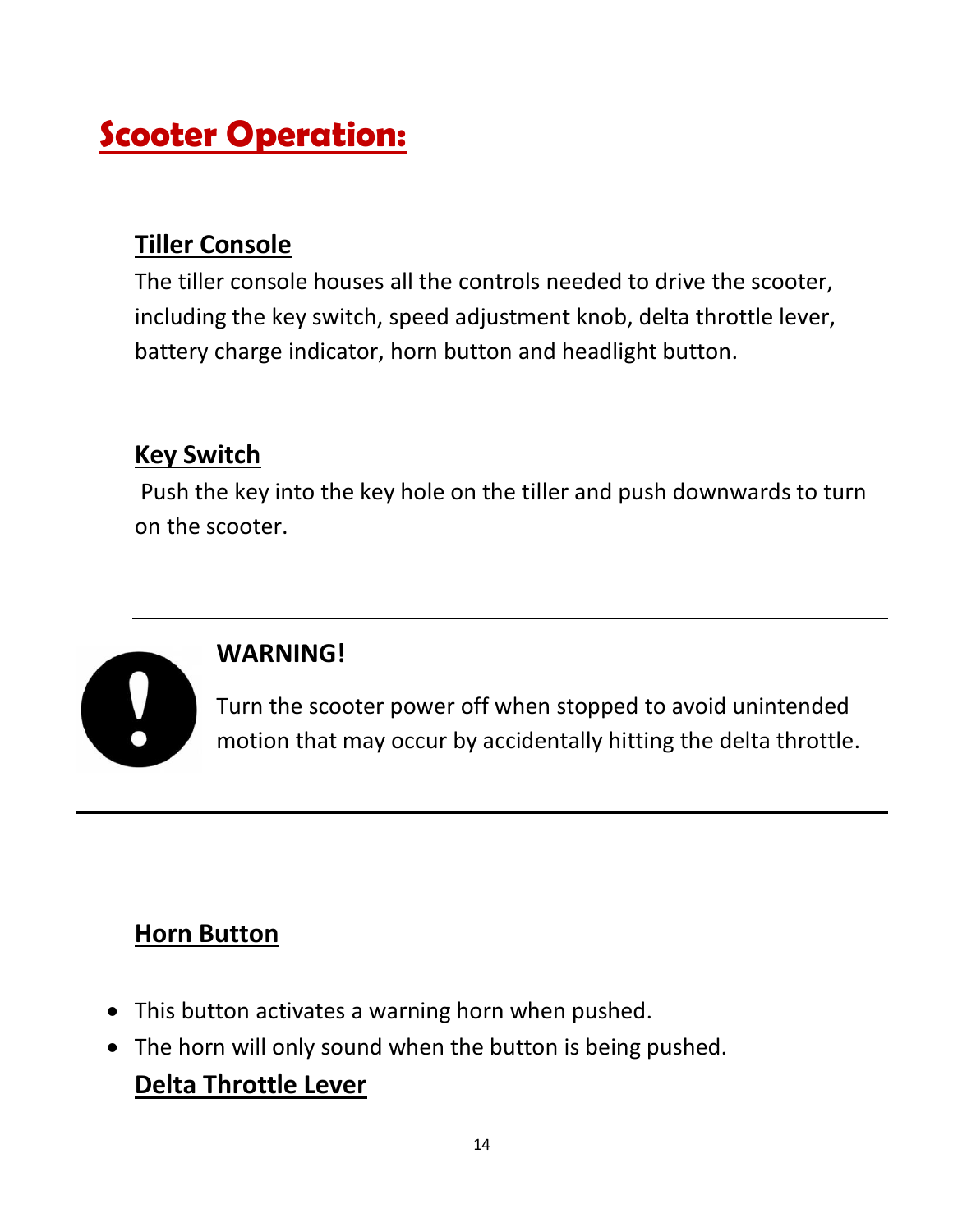This lever allows you to control the forward and reverse speeds of your scooter up to the maximum speed preset with the speed adjustment knob.

- Pull the ride side of the delta throttle lever towards you to disengage the brakes and make the scooter start moving forwards. Conversely, the scooter starts moving backwards if you push the right side of the delta throttle lever forwards.
- Pull the left side of the delta throttle lever towards you to disengage the brakes and make the scooter start moving backwards. Conversely, the scooter starts moving forwards if you push the left side of the delta throttle lever forwards.
- The more the delta throttle lever is pulled or pushed, the faster the scooter will travel.
- When you release the delta throttle lever completely, it automatically returns to the primary (stopped) position and engages the scooter's brakes to slow the scooter until it comes to a complete stop.



#### **WARNING!**

If your scooter experiences unintended motion, please release the delta throttle control immediately. The scooter will automatically come to a stop unless the lever is out of order.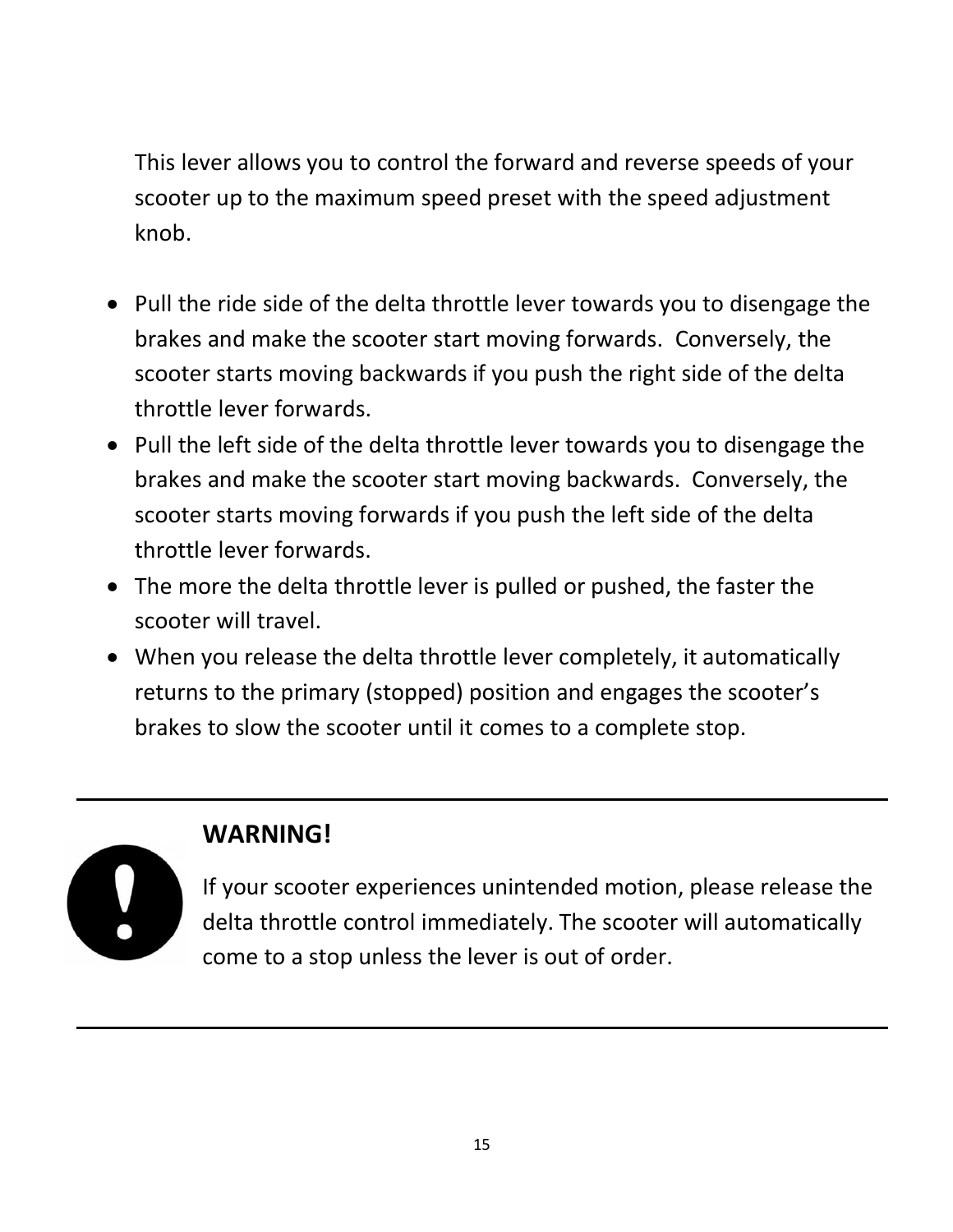### **Speed Adjustment Knob**

This knob determines the top speed the scooter can travel when the delta throttle paddle fully pulled. The maximum forward speed is 4.5 MPH, and the maximum reverse speed is 2.2 MPH.



#### **WARNING!**

Until you are completely aware of how the scooter operates and performs, keep the speed adjustment knob to the lowest position.

#### **Battery Charge Indicator**

- When the scooter is turned on, this indicator will show the remaining charge the scooter has. The green indictor lights show the current charge level. There are three different colors ranges: red, yellow and green.
- Green This is the full charge range for the scooter.
- Yellow This is the half charge range for the scooter.
- Red This is the low charge range.
- When the remaining battery lights are in the red range, we recommend recharging the scooter as soon as possible.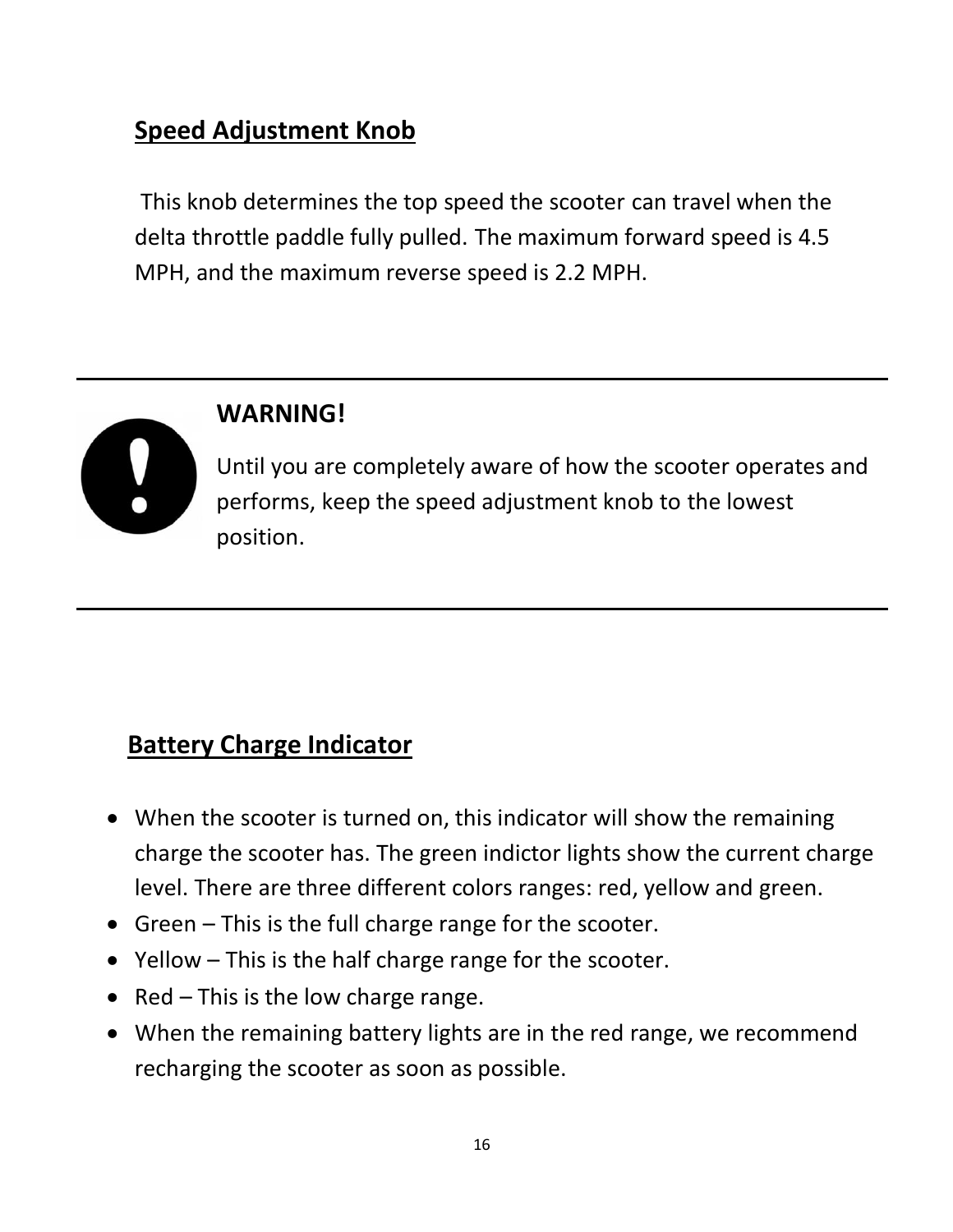#### **Headlight Button**

- Push the lights button to activate the headlights.
- Push the button again to turn off the headlights.

### **Overload Protector**

- The overload protector is a safety device.
- When an overload occurs, this protector automatically trips to protect the motor and other electronic devices.
- When the protector trips, the scooter will be powered down immediately.
- If tripped, wait at least one minute before pushing the button on the protector to turn the scooter power back on.
- The protector is located on the battery pack, right by the charger port.

#### **Free-Wheel and Drive Lever**

- The is a lever underneath the seat (shown on page 3) that will allow for the machine's brakes to engage, or disengage.
- When the lever in towards the closed pad lock symbol, the electric brakes are engaged.
- When the lever in towards the open pad lock symbol, the electric brakes are disengaged and the machine can be pushed freely.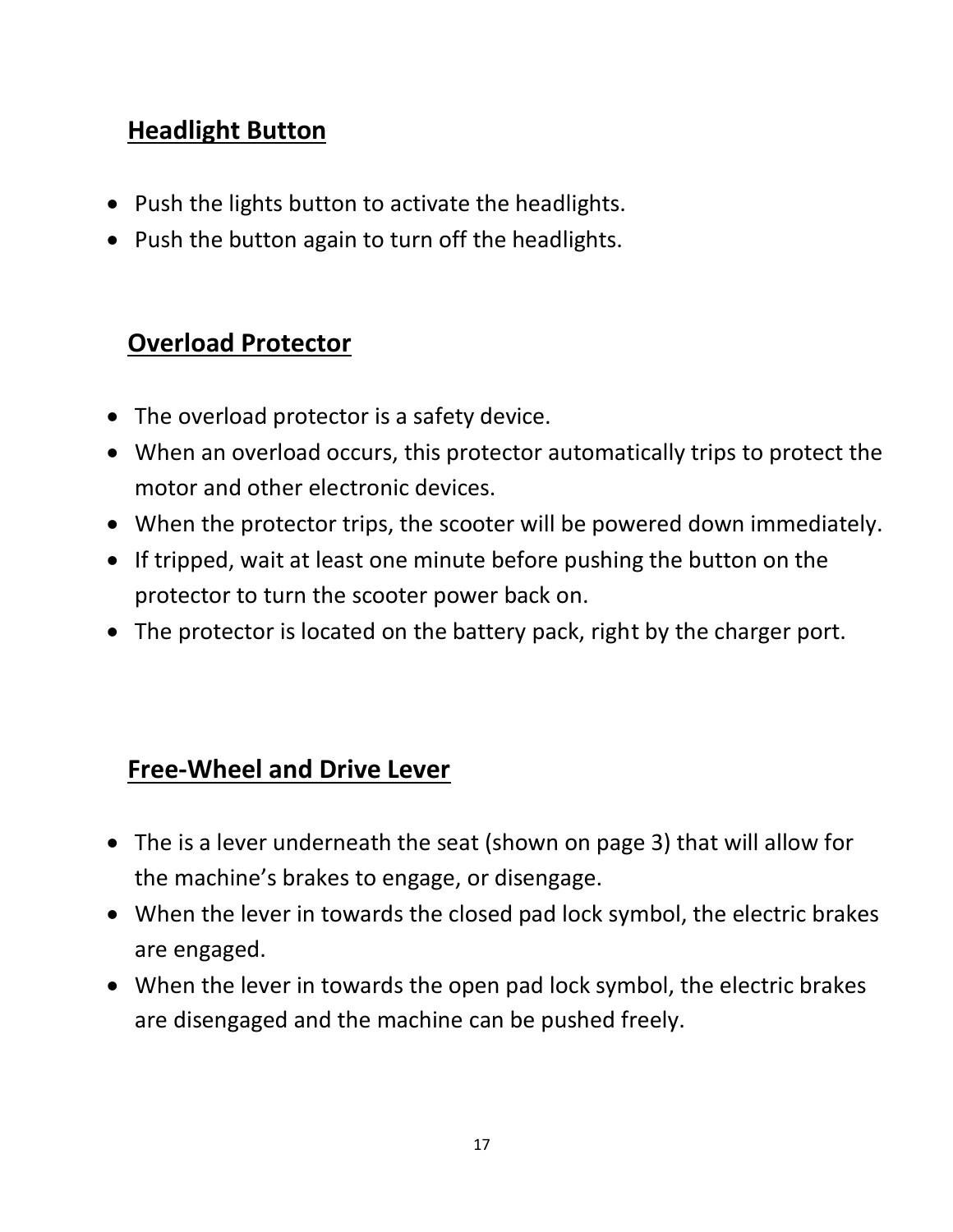## **CAUTION!**

1.) When the scooter is in free-wheel mode, the brake system is disengaged, and the functions of the delta throttle paddle are inhibited by the control system. Meanwhile, the horn sounds

while the power is on when in free-roll mode.

- 2.)Never use your scooter in free-wheel mode without your attachment. Failure to do so may cause personal injury.
- 3.)Never put your scooter in free-wheel mode on any incline or decline. Failure to do so may cause damage and personal injury.

### **WARNING!**



When trying to drive the scooter, the free-roll and drive lever must be in the drive position. If the lever is in free-roll mode, the braking system will not function and may cause personal injury or

damage to the scooter.

## **3-Pin Charger Socket**

- This socket is used to connect the charger.
- While the scooter is charging, the socket connection will not allow the machine do drive.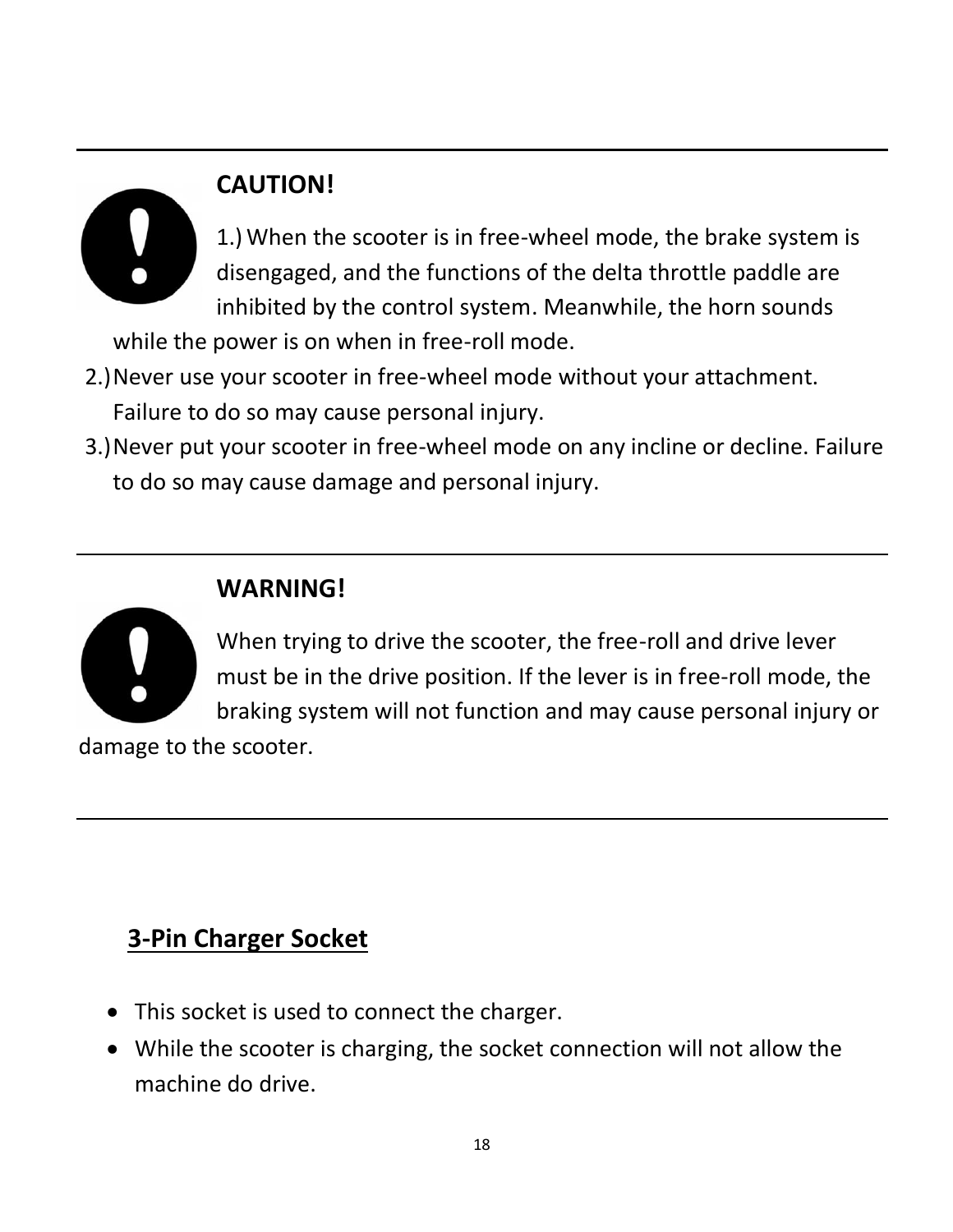# **WARNING!** A wrong connection may cause damages to the charger, connectors and electronics.

\_\_\_\_\_\_\_\_\_\_\_\_\_\_\_\_\_\_\_\_\_\_\_\_\_\_\_\_\_\_\_\_\_\_\_\_\_\_\_\_\_\_\_\_\_\_\_\_\_\_\_\_\_\_\_\_\_\_\_\_\_\_\_\_\_

### **Pre-Ride Safety Checklist**

- Check all electrical connections. Make sure they are tight and not corroded.
- Check the brakes. Make sure they are sensitive and reliable.
- Check the battery charge level.
- •

## **Recommend Scooter Maintenance Checklist**

| <b>Check Items</b>        | At Any Time | Weekly | Monthly | Every 6 Months |
|---------------------------|-------------|--------|---------|----------------|
| <b>All Parts</b>          |             |        | X       |                |
| Turning, Driving, Devices |             | X      |         |                |
| <b>Brakes</b>             | X           |        |         |                |
| Connections               |             | X      |         |                |
| <b>Battery Charge</b>     | Χ           |        |         |                |
| <b>Tire Wear</b>          |             |        | X       |                |
| Motor(s)                  |             |        |         | X              |
| <b>Console Devices</b>    |             | X      |         |                |
| <b>Cleanliness</b>        | Χ           |        |         |                |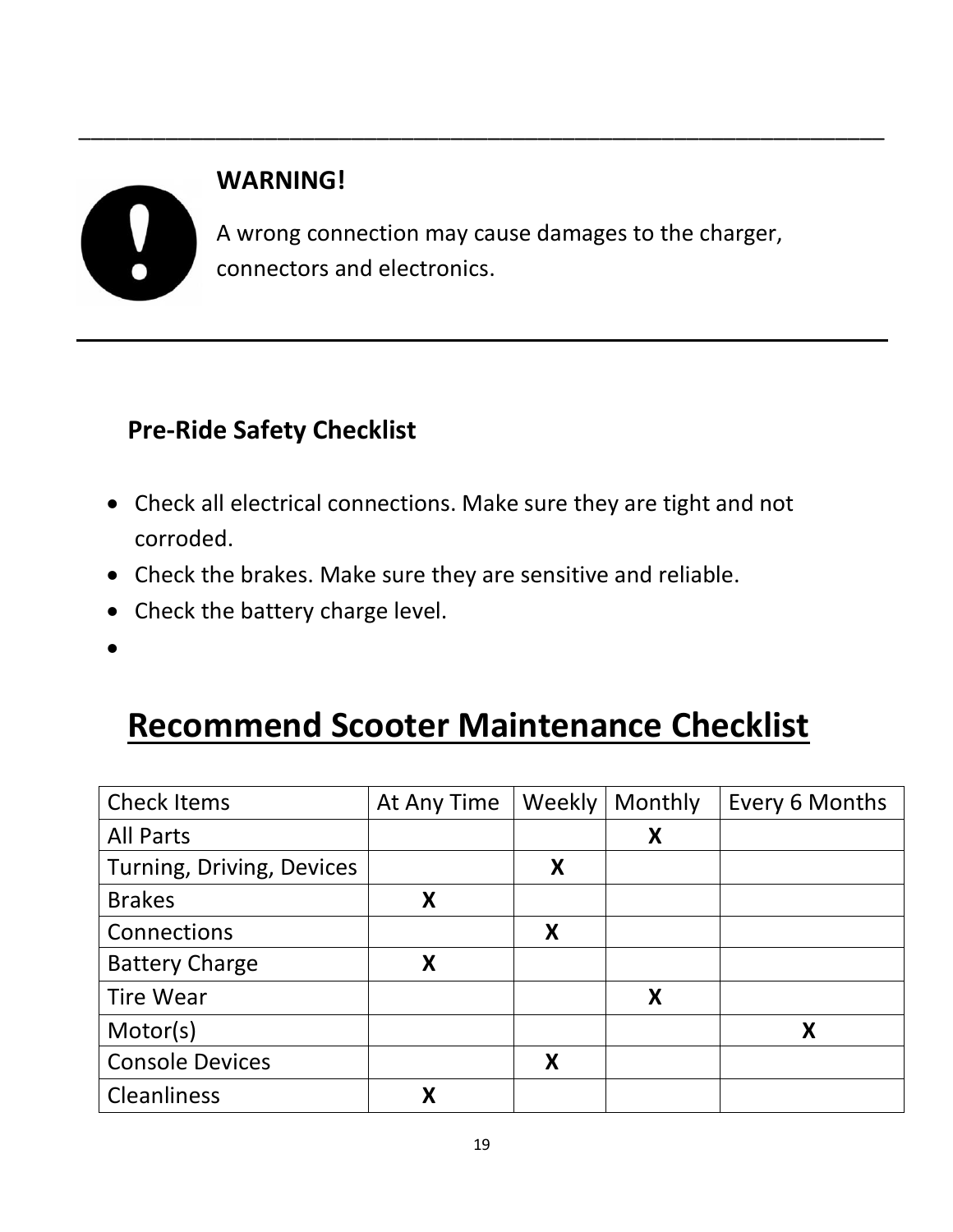## **General Guidelines:**

- Avoid knock or bumping the tiller console and scooter components.
- Avoid exposure of your scooter to extreme conditions such as hot or cold temperatures and moisture.
- Keep the tiller console clean and dy.
- Check all connectors to ensure that they are tight and secured properly.
- Check all electrical connectors including the charger's connectors. Make sure they are all tight and are not corroded. Batteries must sit flat in the battery tray with the battery terminals facing each other; not backwards.
- When you are finished daily usage, please pull out the key to reduce unnecessary consumption of the power.
- This product has a power saving feature. When the scooter is powered on and has not been used for 20 minutes, the power will shut off automatically. To turn the scooter back on when this happens, remove and reinsert the key.
- The body shroud has been sprayed with a clear sealant coating, and you can apply a light coat of car wax to help it retain it high-gloss appearance.
- All wheel bearings are pre-lubricated and sealed. They request no subsequent lubrication.
- Always use discretion when operating your scooter. Do not subject the scooter do conditions you are unsure if it can perform in. If the conditions are questionable, do not attempt or damage to the scooter and personal injury may occur.
- This scooter is designed to hold only one rider. Do not attempt in any situation to put a second rider, even a child, on the scooter with you.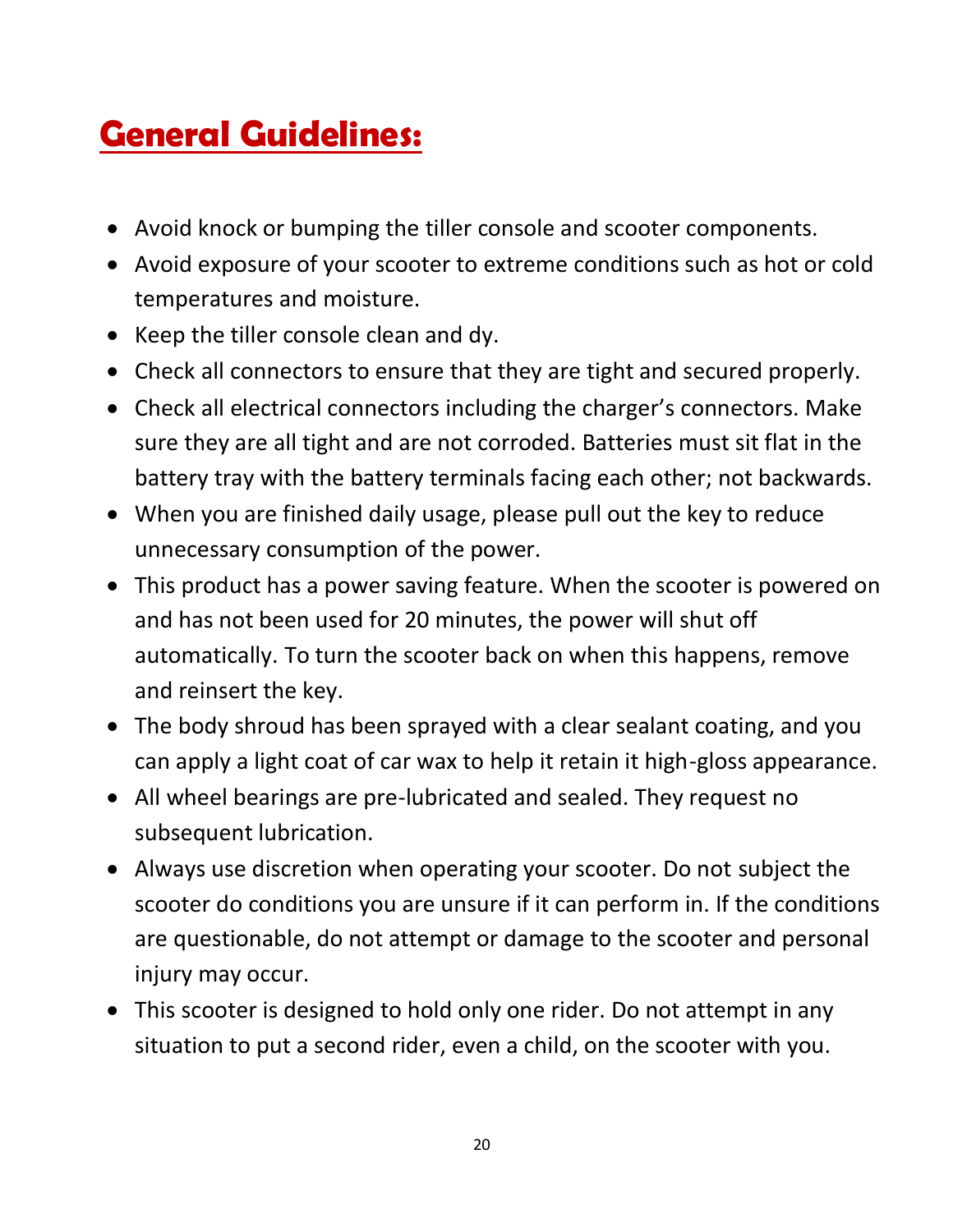# **Safety Information:**

## **Weight Limitations**

• The scooter has a maximum weight capacity of 300 LBS. Do not under any circumstances exceed this weight capacity.



#### **WARNING!**

Exceeding the weight limit voids your warranty and may result in personal injury and damage to your scooter.

## **Incline Information**

### **WARNING!**

When climbing up an incline, do not zigzag or drive at an angle up the face of an incline. Drive your scooter straight up the incline. This greatly reduces the possibility of a tip or a fall. Always

exercise extreme caution when negotiating an incline.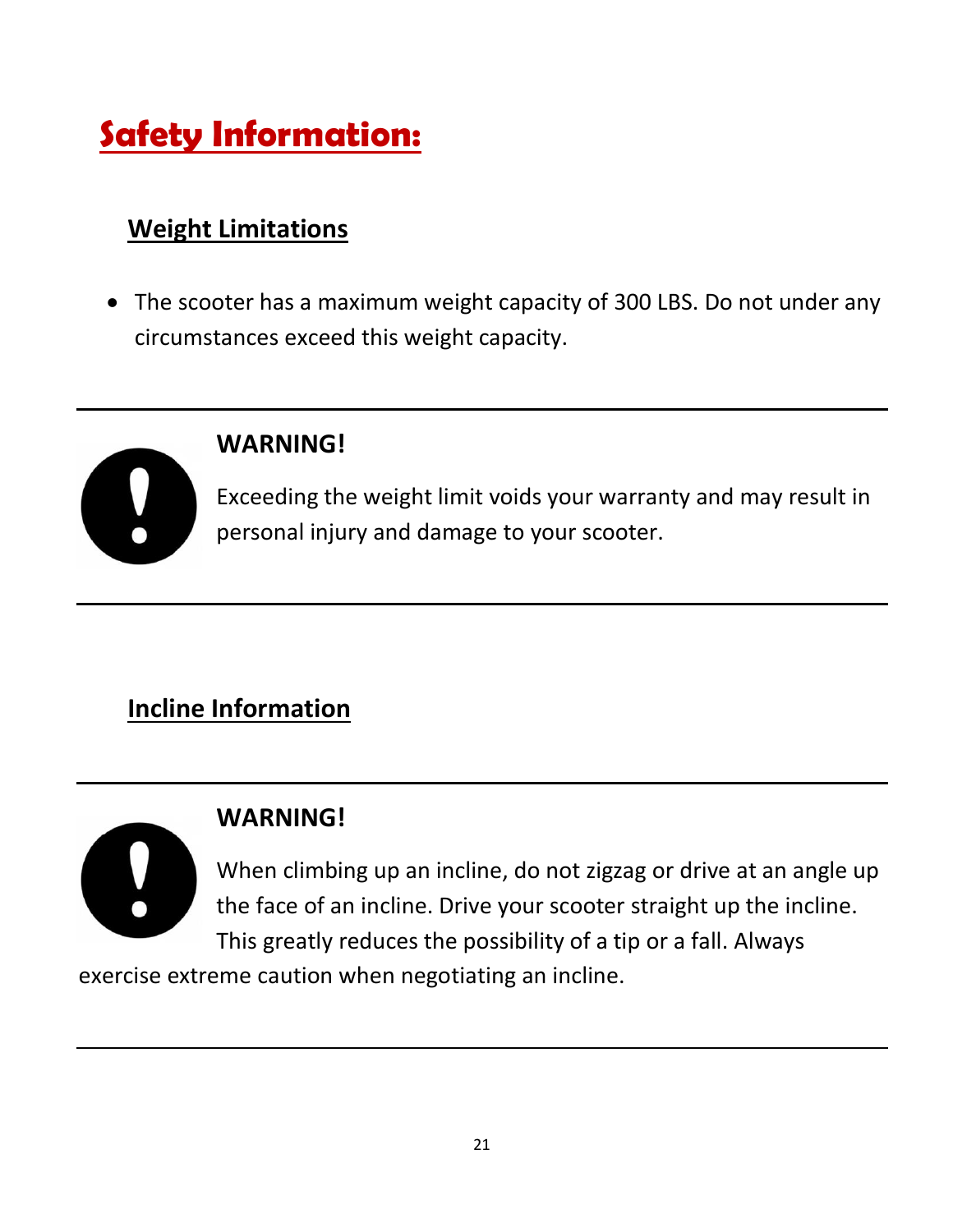## **WARNING!**

Don't drive up or down a potentially hazardous incline (areas covered with snow, ice, cut grass, wet leaves etc.).

## **WARNING!**

Never drive down an incline backwards. This can cause personal injury and damage to the scooter.

• The maximum incline capable for this scooter is 8<sup>o</sup>. If a slope is less than this angle, it is safe for your scooter to climb.



### **WARNING!**

The maximum incline capable for this scooter is 8º. If an incline over this maximum rating is attempted, the scooter may tip or fail which can result in personal injury and/or damage to your

scooter.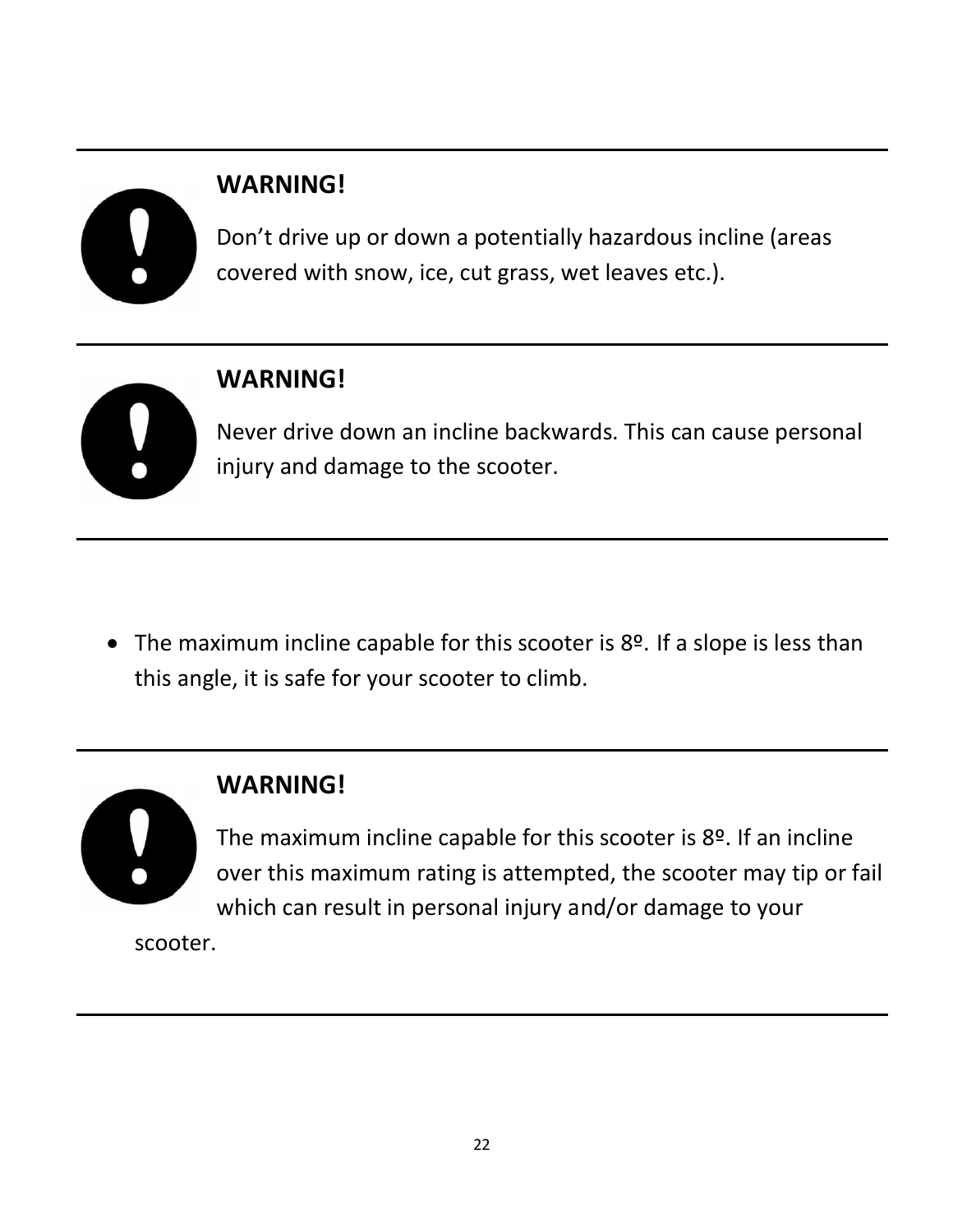## **Outdoor Driving Surfaces**

- Your scooter is designed to provide optimum stability and performance under normal driving conditions-dry level surfaces composed of concrete, blacktop, asphalt, or hard dirt. Avoid driving on the following road: 1.)Surfaces that you feel unsure about or soft pavement.
	- 2.)Tall grass that can become tangled in the running gear.
	- 3.)Loosely packed gravel and beach sand.

### **Manual Freewheel Mode**

• Your scooter is equipped with a manual freewheel lever that allows the scooter to be manually pushed by your attendant. For more information, please visit page 17-18.

### **WARNING!**

Do not use your scooter in manual freewheel mode without an attendant present. Failure to do so may cause personal injury.

### **WARNING!**

Do not attempt to place your scooter in manual freewheel mode while seated on it, or while on an incline. Personal injury may result.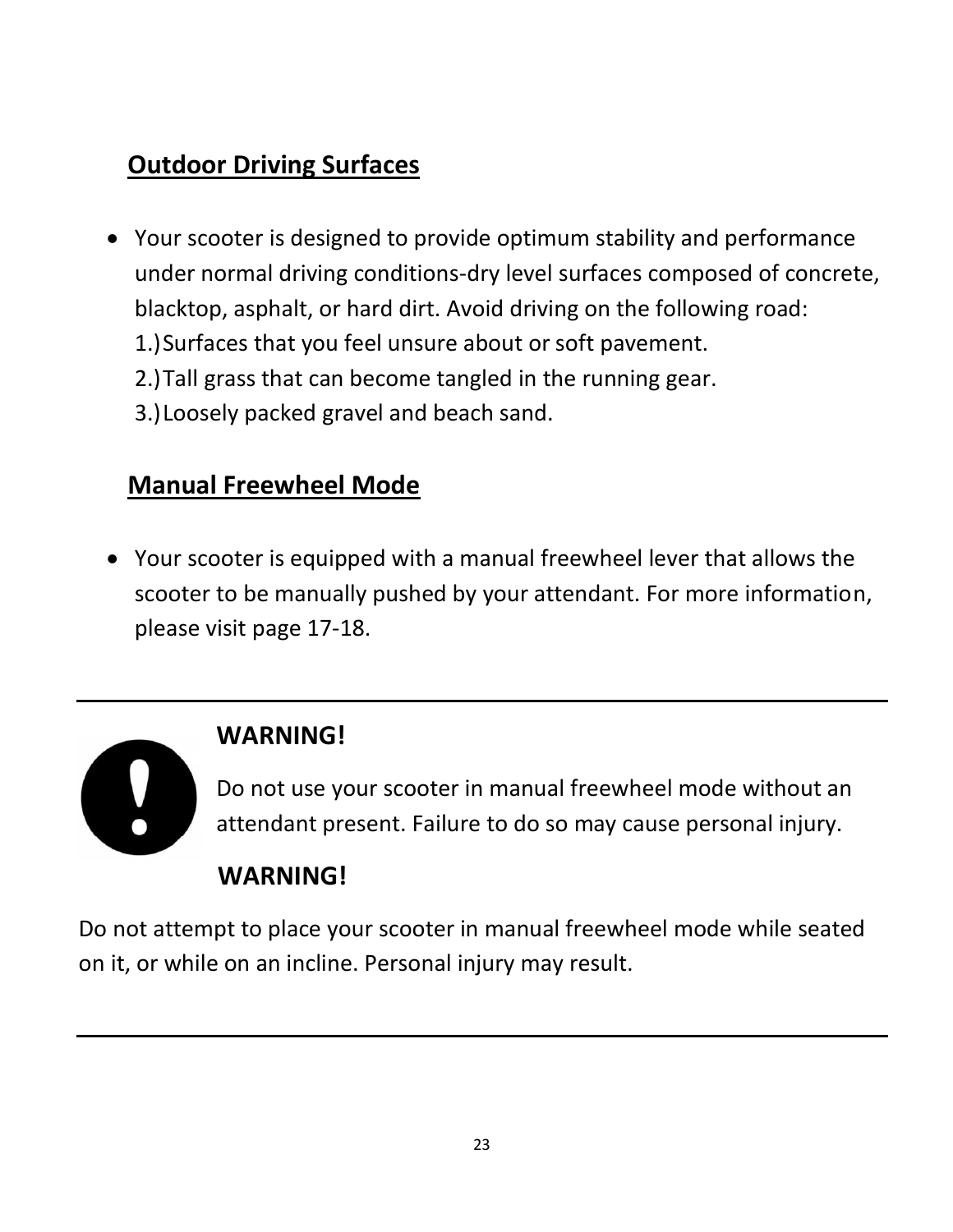### **Electromagnetic Interference**

• Electrical devices may be affected by Electromagnetic Interference (EMI) or Radio Frequency Interference (RFI) that are produced by radio waves from radio stations TV stations and other radio transmitters. Like any electrical devices, your scooter may be affected by EMI/RFI, especially when your scooter is driven in the interference influence range of these radio transmitters. In this case, your scooter may be out of order due to their interferences.



### **WARNING!**

If unintended motion occurs due to EMI/RFI, please immediately return turn your scooter off and contact your authorized provider. We are not liable for any damage and/or injuries due to

failure to do so.

### **When Transferring On Or Off Scooter**

- To avoid an injury, follow the safety precautions below when you are getting on or off your scooter.
	- 1.) Remove the key from the key switch (ignition).
	- 2.) Ensure your scooter in not in the manual freewheel mode.
	- 3.) Flip up or move away the armrest.
	- 4.) Reduce the distance between you and the scooter.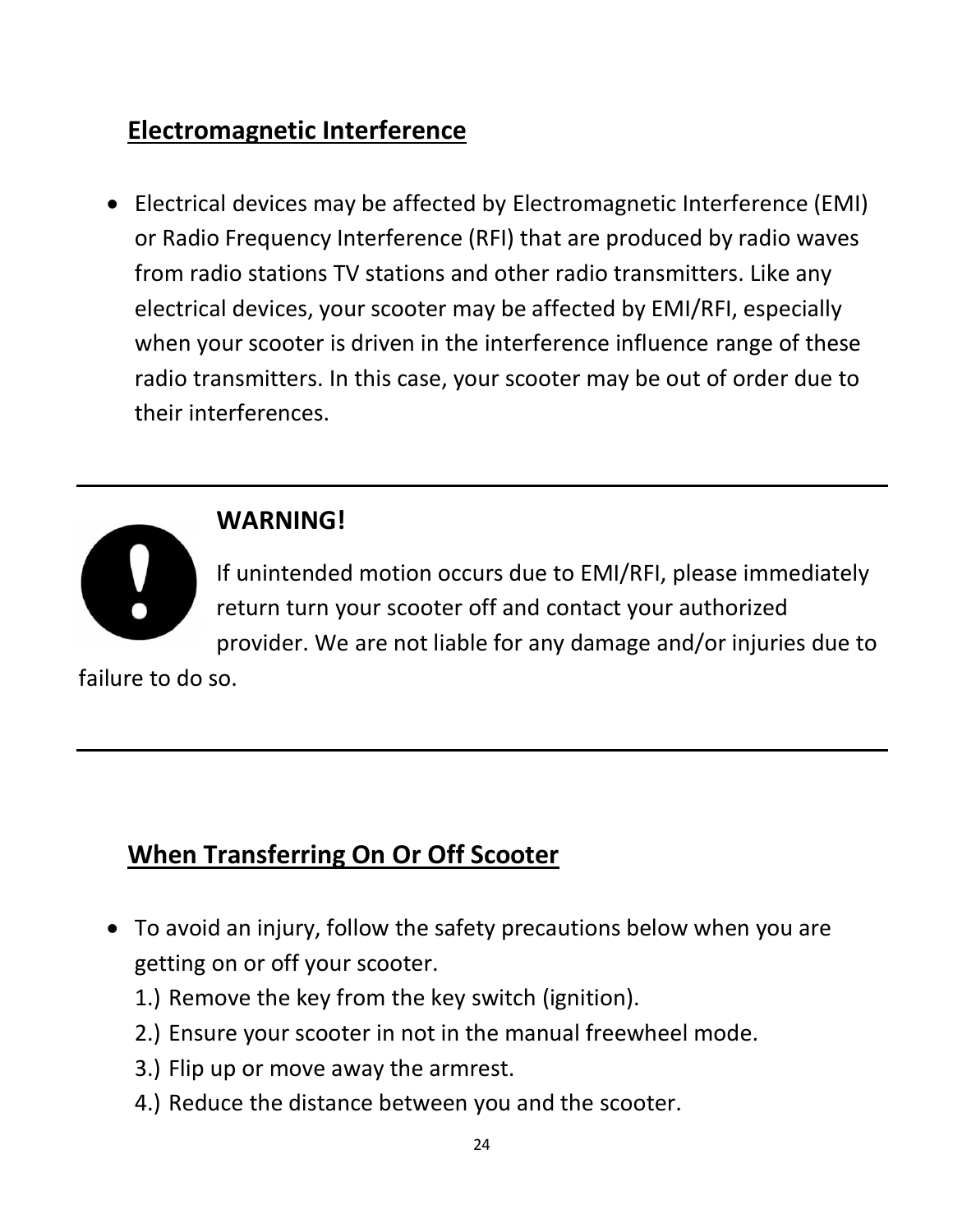## **WARNING!**

Before transferring, position yourself as far back as possible in the scooter seat to prevent the scooter from tipping and causing injury.



#### **WARNING!**

Avoid putting all your weight on the armrests. Failure to do so may cause your scooter to tip or the armrest to break, resulting in personal injury or damage to the scooter.



### **WARNING!**

Avoid putting all your weight on the footplate. Such use may cause your scooter to top, resulting in personal injury.

## **Inclement Weather Precautions.**

• Please understand and acknowledge all warning regarding weather conditions in the warning below.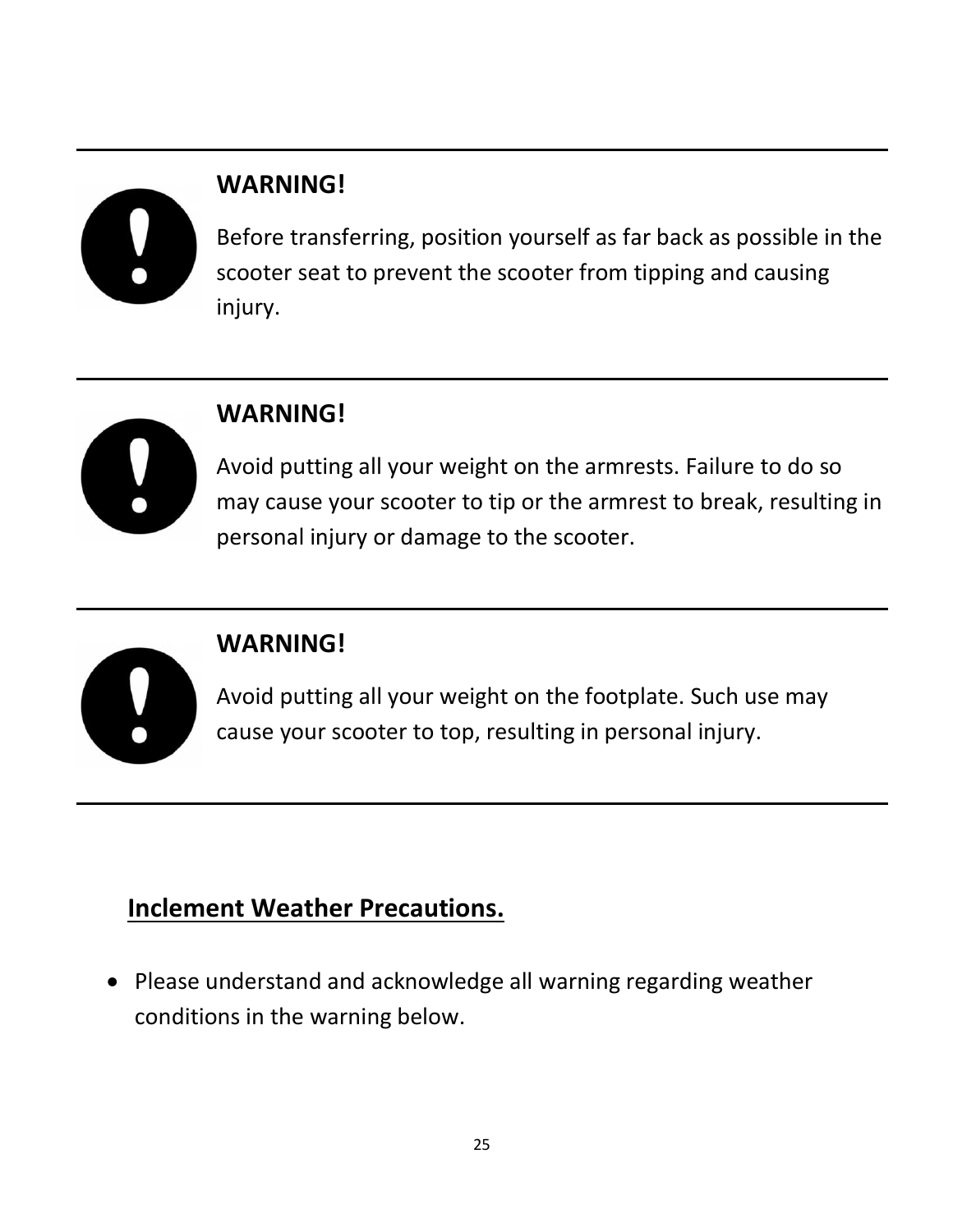# **WARNING!**

Do not operate your scooter on slippery roads with ice or snow. Failure to do so may cause personal injury and affect the performance of you scooter.

## **WARNING!**

Do not expose your scooter to any type of moisture at any time (rain, snow, mist or wash). Such exposure will damage your scooter. Never operate your scooter if it has been exposed to moisture until it has been dried thoroughly.

All of design and production processes of this product are managed in accordance with ISO 9001 to guarantee their quality.

Any service will be performed by the authorized provider in cooperation with the service department.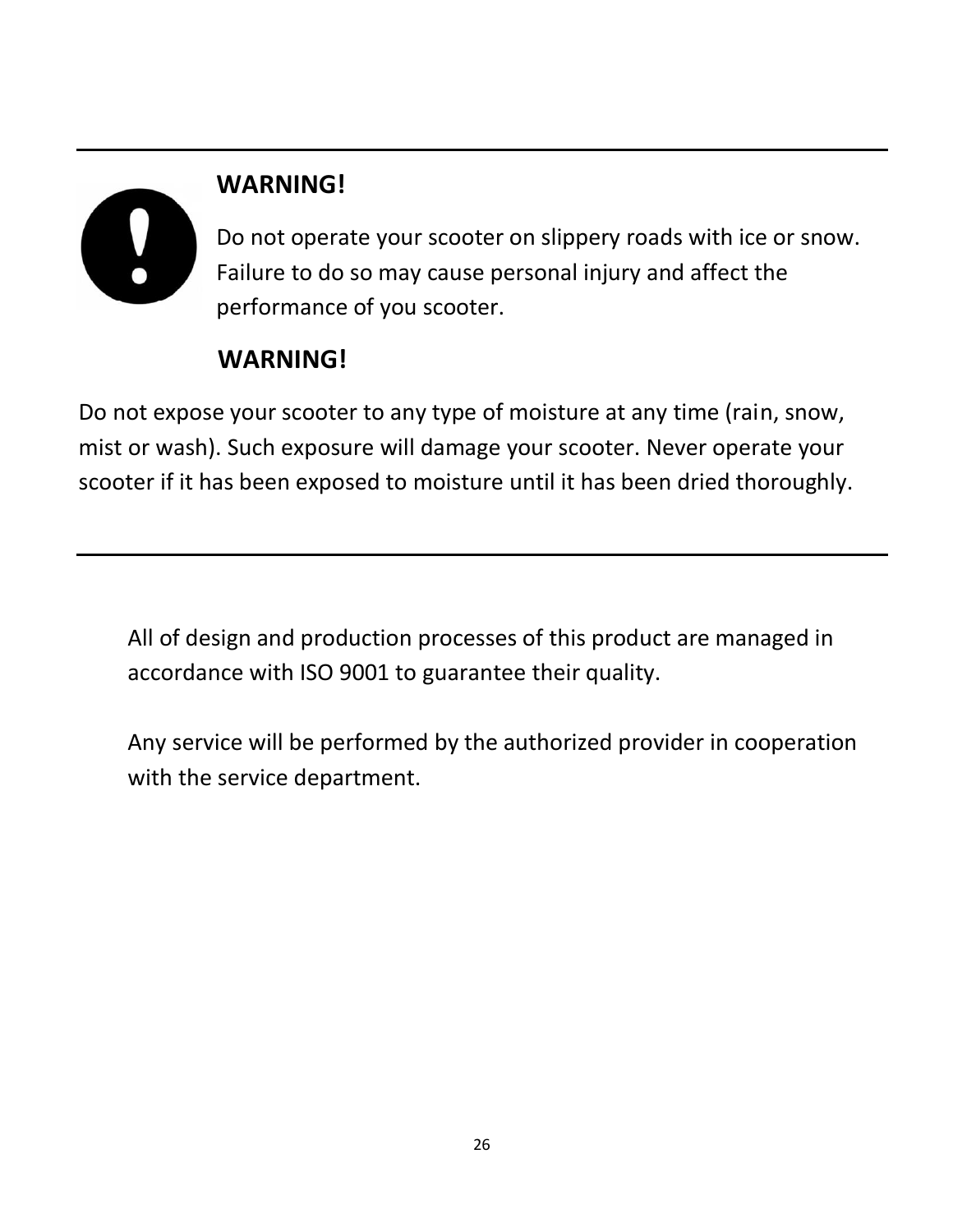## **Warranty:**

#### **Three Year Limited Warranty**

Three (3) years from the date of purchase on all structural frame components; Seat post and frame.

#### **One Year Limited Warranty**

One (1) Year from the date of purchase, if any part or electronic component of the scooter is found upon examination to be defective in material and/or workmanship, it will be replaced at E-Wheels' discretion.

The batteries are warranted by E-Wheels for 6 months after the purchase of the Unit.

Labor and service calls are NOT included: The purchaser is responsible for the delivery to the authorized repair facility. Satisfactory proof of purchase is always required for warranty service. Please contact the dealer/company from whom you purchased your E-Wheels product.

**SHIPPING - DOMESTIC:** Parts will be provided under warranty at no charge. All warranty items will be shipped via UPS Ground. Shipping fees will be at the expense of the purchaser.

**SHIPPING - INTERNATIONAL:** Parts will be provided under warranty at no charge, but shipping to any offshore and/or international location will be the responsibility of the purchaser. International and offshore end-users must contact E-Wheels directly to initiate the warranty process.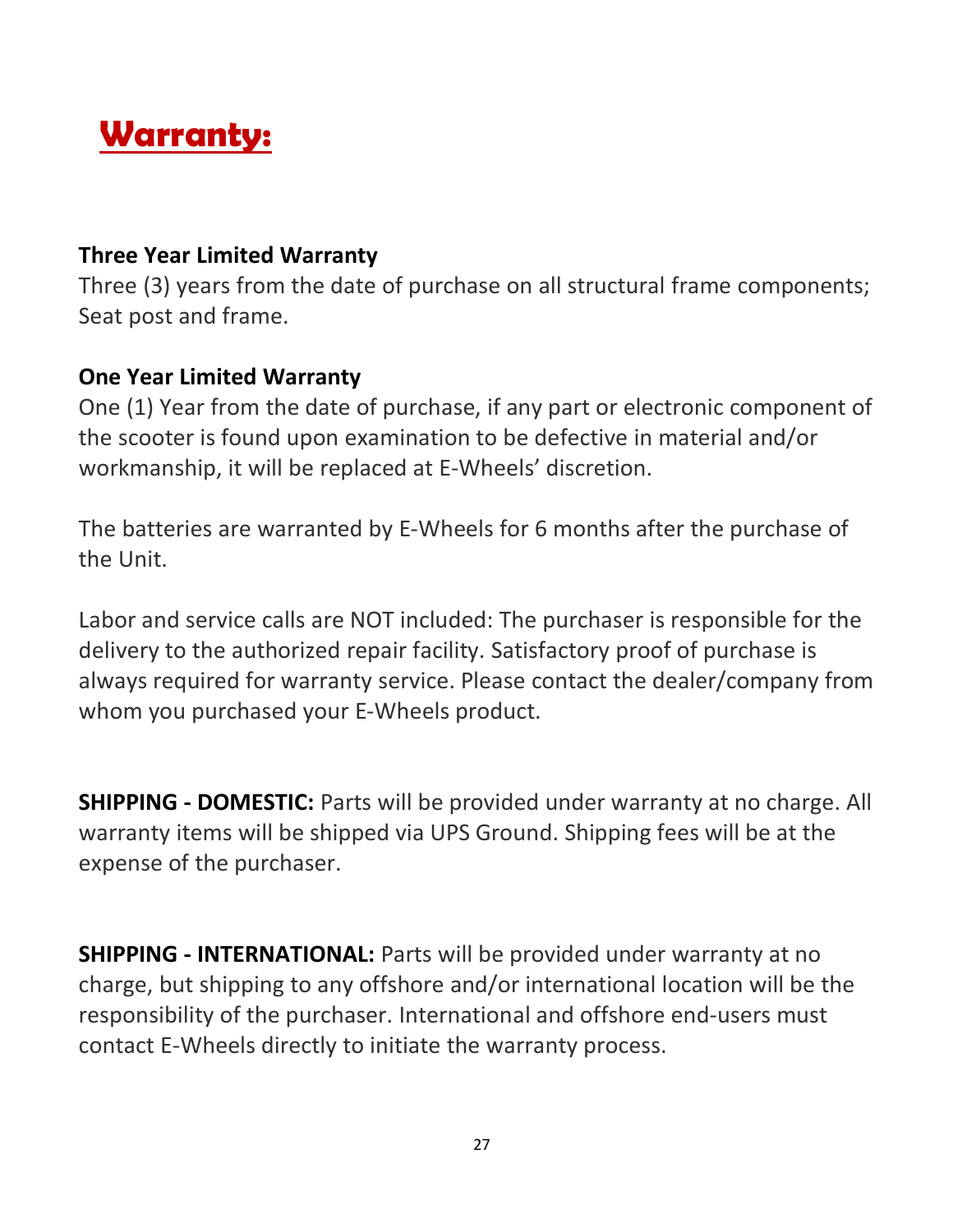#### **ONE-YEAR WARRANTY EXCEPTIONS**

**MOTOR:** In cases where there is an increase in the operational noise level, the warranty does not apply.

(An increase in operational noise level usually occurs due to excessive strain on the scooter).

**SERVICE:** Warranty service can be performed by E-Wheels or by an authorized service facility. Do not return faulty parts to E-Wheels without prior consent. A request for a Return Authorization is required prior to returning items. All transportation costs and shipping damage incurred while submitting units and/or parts for repair or replacement are the responsibility of the original purchaser.

**WARRANTY EXCLUSIONS:** This warranty is only given to the original purchaser of the Scooter.

This Warranty excludes:

Battery Charger: The charger carries a 6 month warranty.

Consumable items which may need replacing due to normal wear and tear (tires, tubes, belts, bulbs, upholstery and seating, throttle, brakes, motor brushes, fuses, plastic shrouds and footrest covers)

Damaged caused by: battery fluid spillage or leakage, abuse, misuse, accident, negligence, improper operation, excessive loading, maintenance, storage, commercial use, or use other than normal.

Used other than for the purpose of the purchaser's mobility.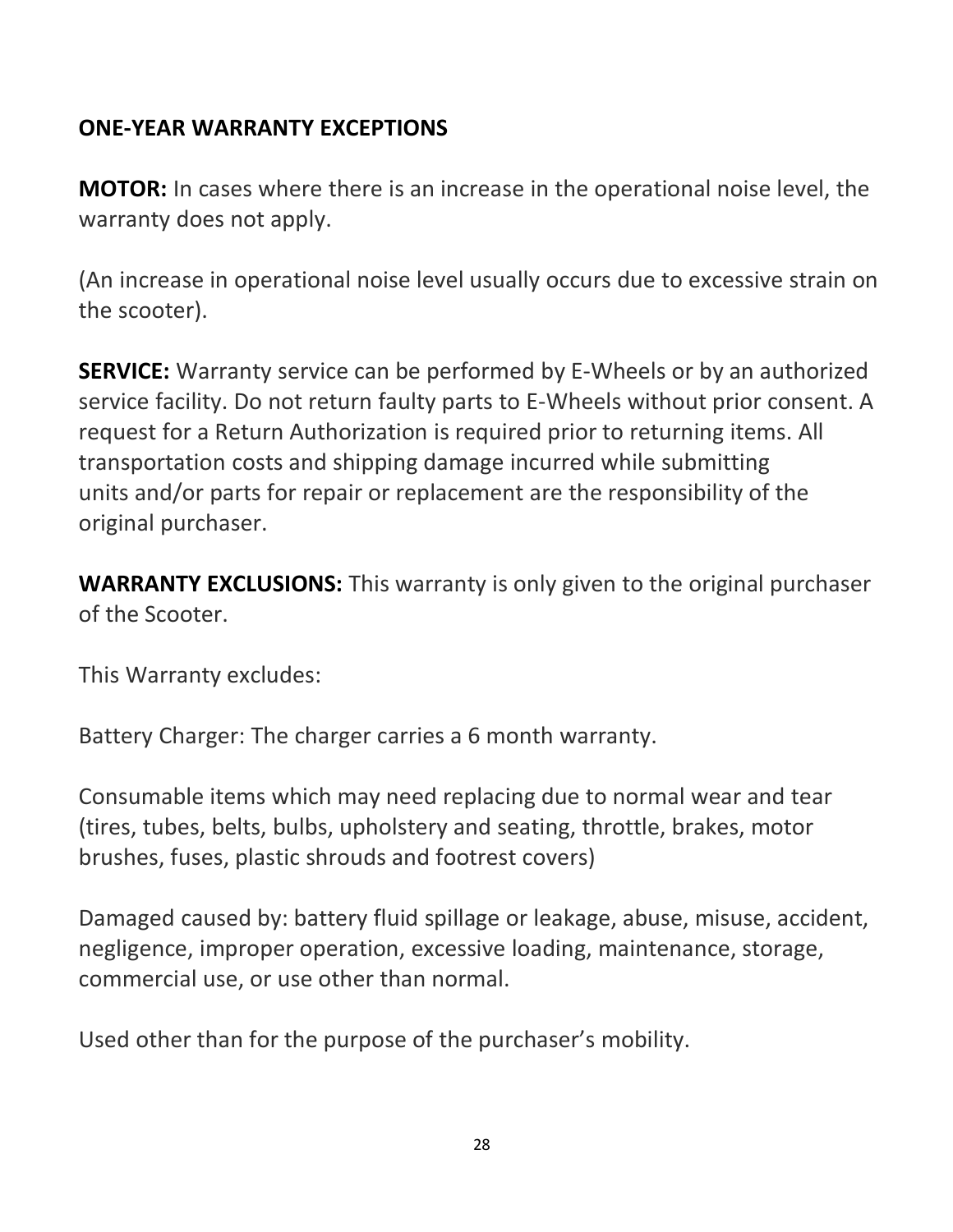Repairs and/or modifications made to any part of the scooter without specific and prior consent from E-Wheels.

Labor, service calls, shipping (including warranty claims), and other charges incurred for repair of the product are not approved by E-Wheels unless authorized.

Batteries: Batteries carry a limited warranty which is subject to a stringent wear and tear clause. Any battery faults due to a defect in the original manufacture will normally become obvious within the first two months of use. Any gradual deterioration in performance after this period is normally associated with fair wear and tear, misuse or accidental damage and as such is not covered by the manufacturer's warranty. There is no other express warranty.

Implied warranties, including those of merchantability and fitness for a particular purpose, are limited to one (1) year from the date of the original purchase and to the extent permitted by law. Any and all implied warranties are excluded. This is the exclusive remedy. Liabilities for consequential damages under any and all warranties are excluded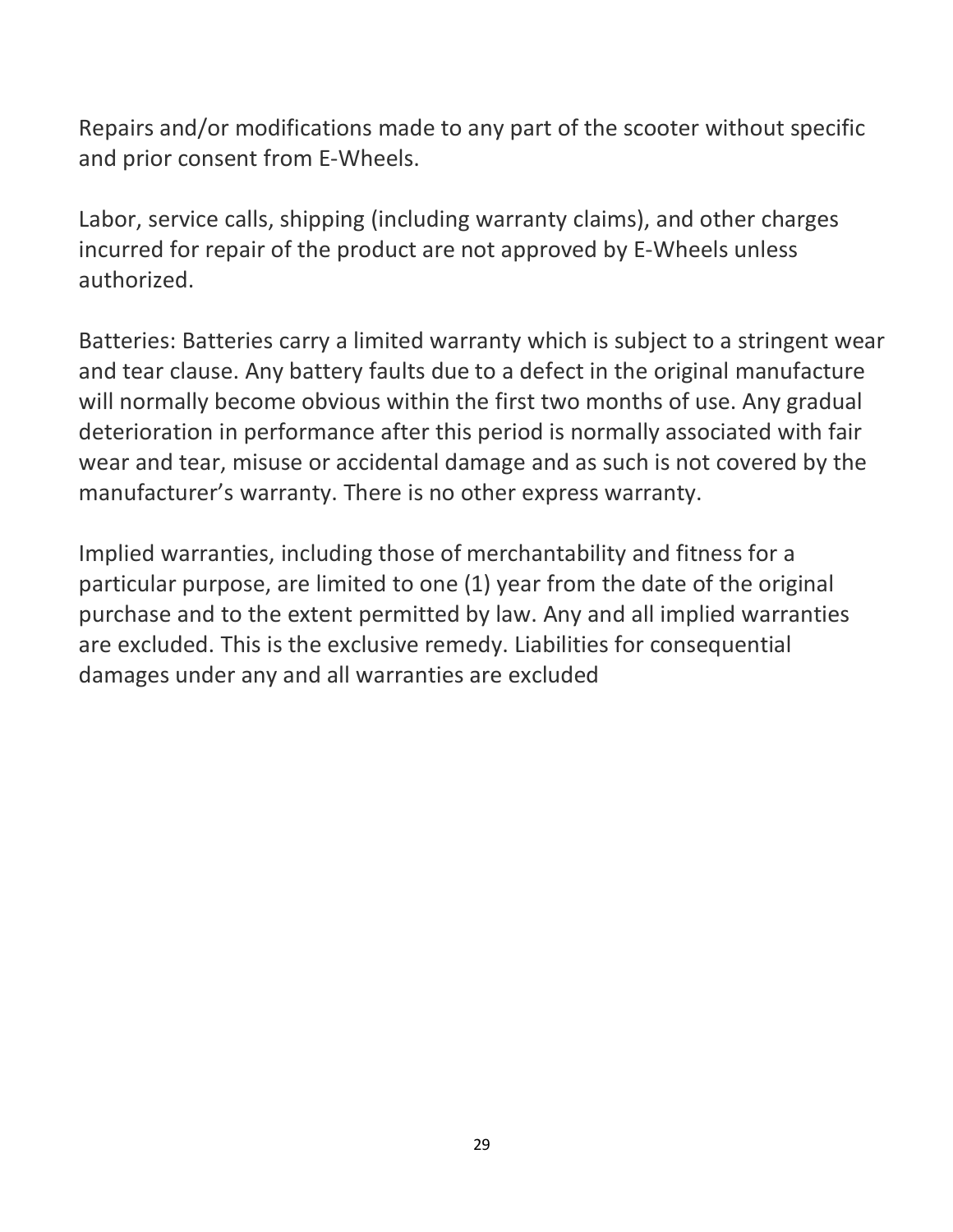# **Safety Manual:**

#### **Intended Use**

Your scooter is a recreational scooter and is to be used for improving mobility in your daily activities such as walking. It is not a medical scooter or medical and does not and is not intended to provide medical benefits, medical assistance, medical therapy, or treat or alleviate any medical condition or disability.

#### **Quick-Start Warnings**

The below warnings and instructions caution against some activities. Reviewing this list is not a substitute for reading the entire Manual. Use common sense when operating your scooter.

- Do not disassemble your scooter on your own.
- Avoid touching hot parts of your scooter during or after operation.
- Avoid touching hot parts of your scooter that may have become hot from exposure to sunlight.
- Do not touch any chemicals in the scooter.
- Keep your hands and other body parts away from moving parts of the scooter.
- Do not operate the scooter with any loose clothing or dangling which wires which could become trapped in the wheels or other moving components of the scooter.
- Do not use any battery which is not approved by eWheels for use with your scooter.
- Do not allow children to play on the scooter or use it without supervision.
- Single-person scooters should only be used by one person at a time.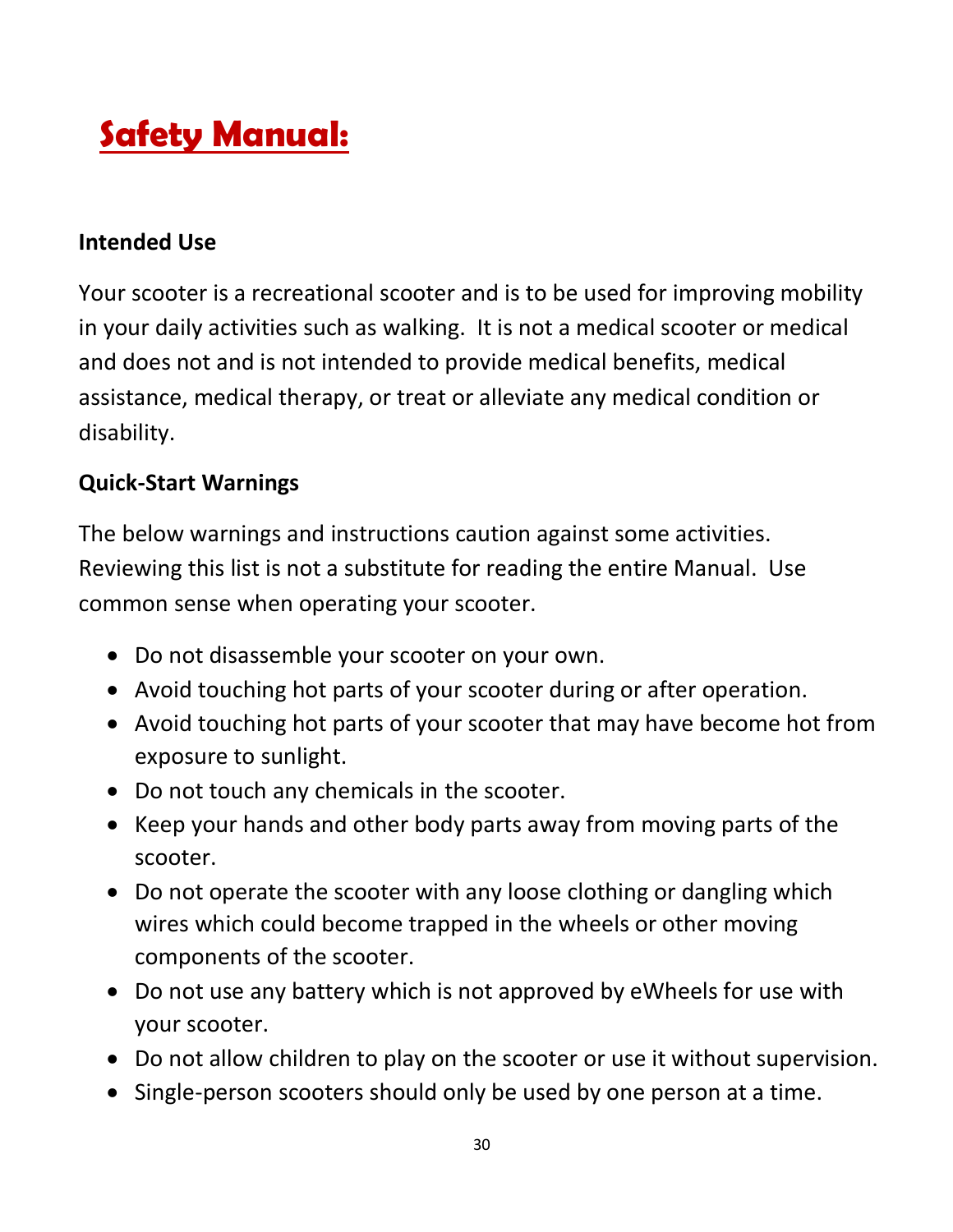- Do not operate the scooter while under the influence of alcohol, drugs, or other medications which may impair your ability to operate a vehicle.
- Do not operate the scooter while using a mobile phone or other mobile device.
- Do not operate your scooter if it is not functioning properly.
- Never try to operate your scooter beyond the its limitations as described in the manual.

#### **Size and Weight Limits**

Your scooter was designed to accommodate users up to a specified size and weight. As each scooter is designed and rated differently, ensure you check your particular scooter model's limits. Periodically check your weight against your scooter's limits, as your weight may fluctuate over time. Ensure other users of your scooter are within the weight limits. Operation of the scooter by a user over the weight limit can damage the scooter and can cause hazardous situations, including increased braking distances and times, decreased steering responsiveness, tip-overs, and other dangers which may cause injury. Further, modifications which increase the riding height of the scooter, which raise the user's riding height on the scooter, or which otherwise change the center of gravity of the scooter can damage the scooter and cause the hazardous situations identified above. eWheels is not responsible for damage to the scooter or personal injury caused by exceeding weight limitations or modifying the center of gravity of your scooter. Do not adjust your seat while the scooter is in motion or operating.

#### **General Operation – Safety Belt**

If your scooter is equipped with a safety belt, use it all times when seated in the scooter. Do not operate your scooter without wearing the safety belt.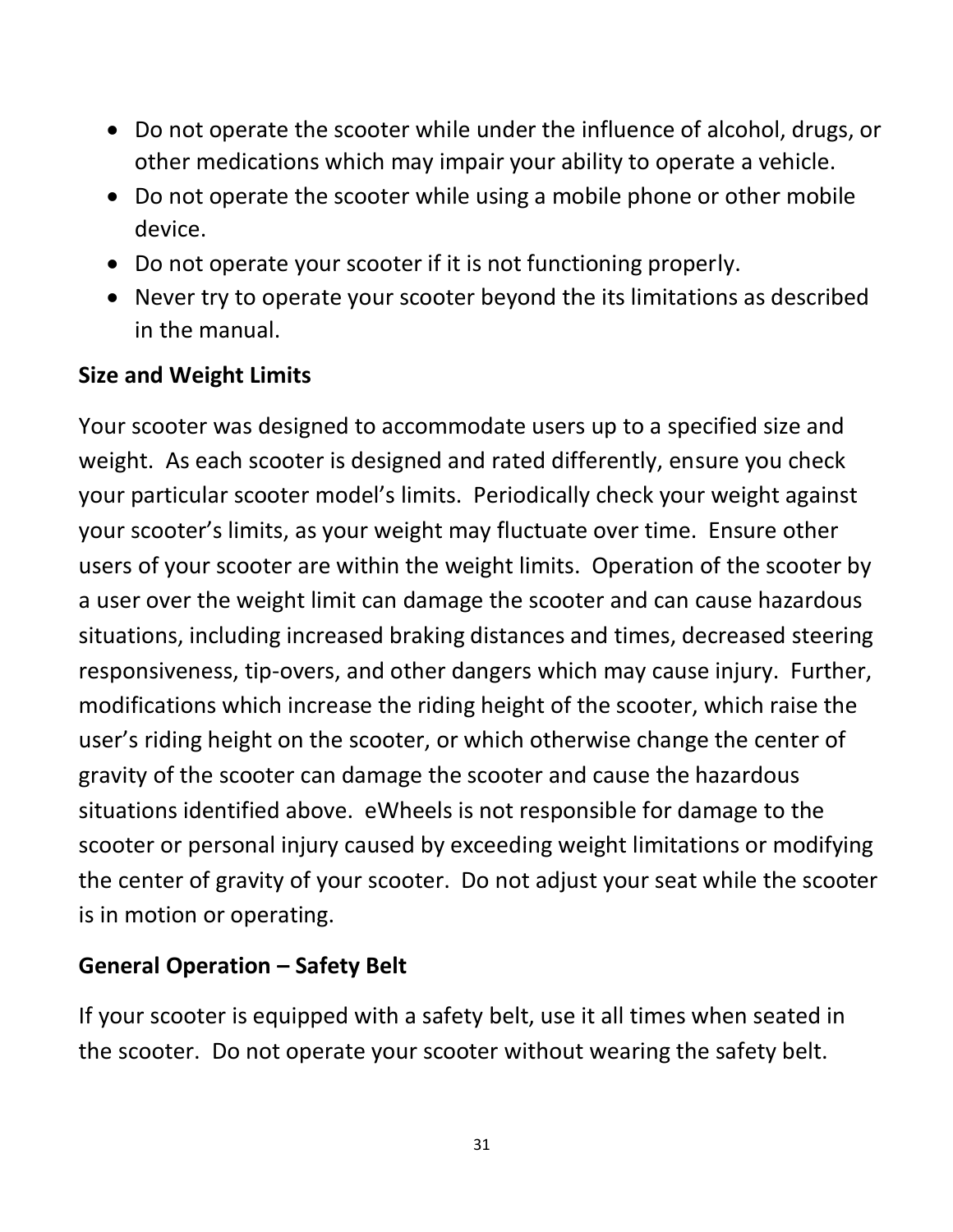Have the belt replaced by an authorized repair technician if the safety belt becomes frayed, cut, or shows other signs of wear or damage.

#### **General Operation - Mirrors**

If your scooter is equipped with mirrors, orient them so that you can see behind you. Orient the mirrors while sitting on the scooter but while the scooter is not moving and is not in operation. Never attempt to adjust the mirrors while operating the scooter. Proper orientation of the mirrors should allow you to see behind you and should minimize blind spots.

#### **General Operation – Lights and Signals**

If your scooter is equipped with headlights and turn signals, use them. Using headlights at night, and even at day, increases your visibility to other vehicles. Using turn signals provides warning to vehicle and pedestrian traffic near you.

#### **General Operation – Driving Outdoors**

Your scooter is designed to be driven on clean, even, dry surfaces. eWheels does not recommend you store your scooter outdoors. Your scooter is susceptible to damage to electronic, mechanical, or other components if exposed to water. If you are caught outside during inclement weather, seek shelter or ask someone for assistance.

Always ensure that the power is switched off when getting on or off the scooter. Never attempt to mount or dismount the scooter if it is operational or moving. Do not switch the power off when the scooter is still moving forward or in reverse. Always check that the variable speed switch is set to the desired speed setting. Always check that the desired direction of forward or reverse travel is selected when ready to drive.

#### **General Operation – Public Roads**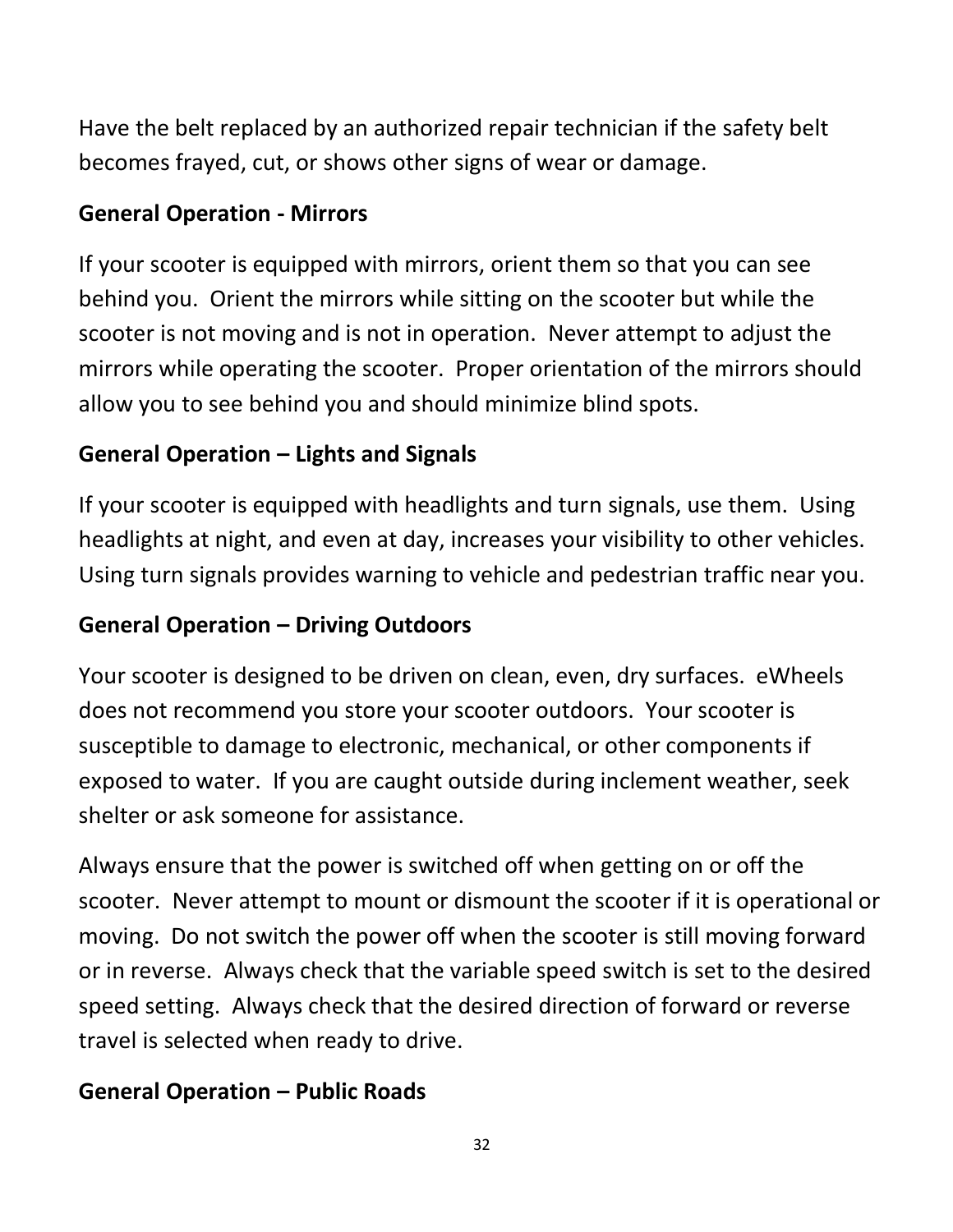Unless specifically permitted or authorized by the state, do not drive your scooter on public roads. If you need to drive along a public road, use the sidewalk adjoining the road. Always use care when driving near to or around public roads, as you may be less visible to motor vehicles when riding the scooter because of your smaller relative size and slower relative speed. Always be aware of state and local rules of traffic, and take those rules into account when operating your scooter; it is your responsibility to know those rules, obey them, and understand how other traffic will operate in accordance with such rules. eWheels recommends that you gain your first experiences with your scooter well away from public roads, so that you can learn and understand how the scooter operates and handles in a comfortable and quiet environment.

#### **General Operation – Alternate Surfaces**

Do not drive your scooter onto stairs or escalators; serious injury will result. Do not attempt to drive your scooter onto stairs or escalators. Most elevators are safe for use with the scooter. When confronted with stairs or escalators, navigate to the closest elevator instead. Conduct a visual inspection and assess the quality and condition of the elevator before using it. Use care; some elevators have awkward entrance angles that can make ingress and egress difficult.

#### **General Operation – Curbs**

Curbs generally are formed in two manners: abrupt, vertical curbs and gradual, smooth curbs. Your scooter cannot drive over or off of an abrupt, vertical curb. Do not attempt to do so, as this will cause serious damage to your scooter and likely injury to yourself. Do not drive over a curb or object exceeding 4 inches in height. Your scooter can drive over most gradual, smooth curbs. Approach such curbs head-on, so that the scooter is oriented perpendicular to the curb. Consistently apply speed over the curb until the rear wheels of the scooter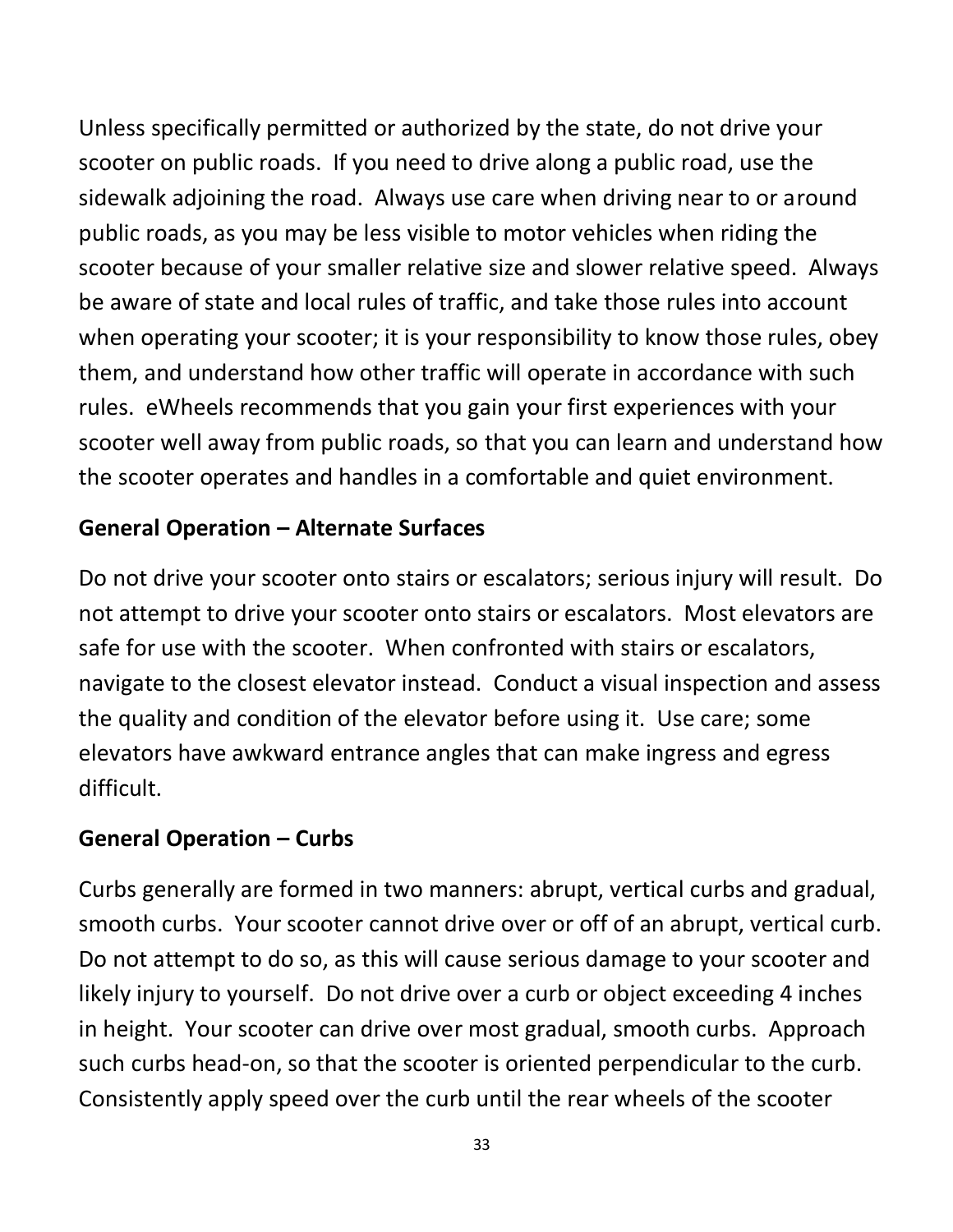have moved just past the curb. Do not approach the curb at an oblique angle; doing so can increase the risk that your scooter tips over. Likewise, when moving down a curb, approach the curb perpendicular to it and not at an oblique angle. Avoid stopping completely when going over small objects, curbs, or other obstacles and obstructions.

#### **General Operation – Incline Control**

Your scooter can handle a wide range of inclines and declines. The scooter is safe for operation on most handicap-accessible ramps. However, do not use the scooter on inclines of a degree which makes operation of the scooter difficult; if the scooter does not readily climb the incline, move off of the incline and/or ask for assistance. Likewise, do not use the scooter on declines of a degree which makes operation of the scooter difficult; if the scooter moves too quickly on an incline, fully apply the brakes, move off of the decline, and/or ask for assistance. eWheels recommends that you only use ramps which have a roughened surface to prevent slipping. Never drive in a transverse direction across an incline or turn sharply on an incline. Never drive in a reverse direction down an incline. Because the capability of your scooter to climb an incline or descend a decline depends on a number of factors, such as the scooter's specifications, your size and weight, the quality of the surface, and your personal setup of the scooter, eWheels does not guarantee the scooter's safety on a specific angle of incline or decline. However, eWheels does not recommend you use your scooter on inclines or declines greater than 10 degrees, while making no guarantees of performance and safety on angles less than 10 degrees.

#### **General Operation – Cornering**

Always reduce your speed when making sharp turns. Always control your speed when cornering. As with any vehicle, maneuvering a corner at a high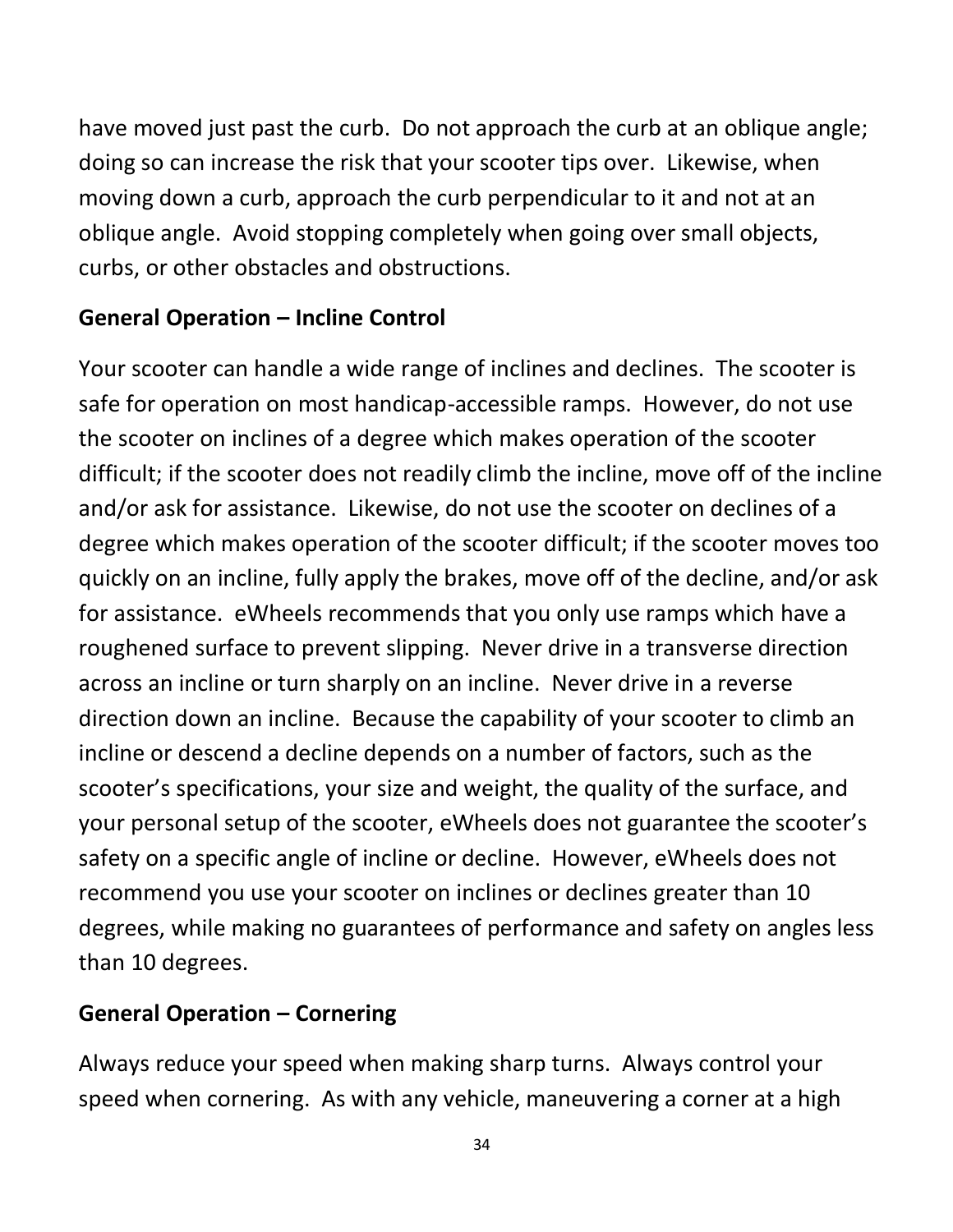speed increases the risk of tipping the scooter. You should maneuver at a speed which is reasonable for the scooter, its specifications and conditions, your size and weight, your angle of approach, the type of turn, and the surface conditions.

#### **General Operation – Influences**

Do not operate the scooter while under the influence of alcohol, drugs, or other medications which may impair your ability to operate a vehicle. The scooter is heavy and can reach significant speeds, but even at low speeds it is dangerous to operate under the influence of alcohol, drugs, or other medications which may alter or impair your coordination, reaction time, reflexes, and other capabilities.

#### **General Operation – Ingress and Egress**

Exercise care when moving onto your scooter. Ensure the scooter is braked on level ground and the switch is in the off position. Brace yourself against a sturdy piece of furniture, or use a cane or other walking assistive equipment. Use your upper body to assist your legs in lowering you onto the scooter seat. Move downwardly slowly. Apply and buckle the safety belt. Sit for a few minutes before operating the scooter. Also exercise care when moving off of your scooter. Ensure the scooter is braked on level ground and the switch is in the off position. Unbuckle the safety belt. Getting up quickly or the wrong way could lead to injury. Look around for a sturdy piece of furniture, or use a cane or other walking assistive equipment. Use your upper body to assist your legs in lifting you. Lift slowly and pause for a few moments if you feel unsteady. Stand for a few minutes before moving further.

#### **Regular Maintenance**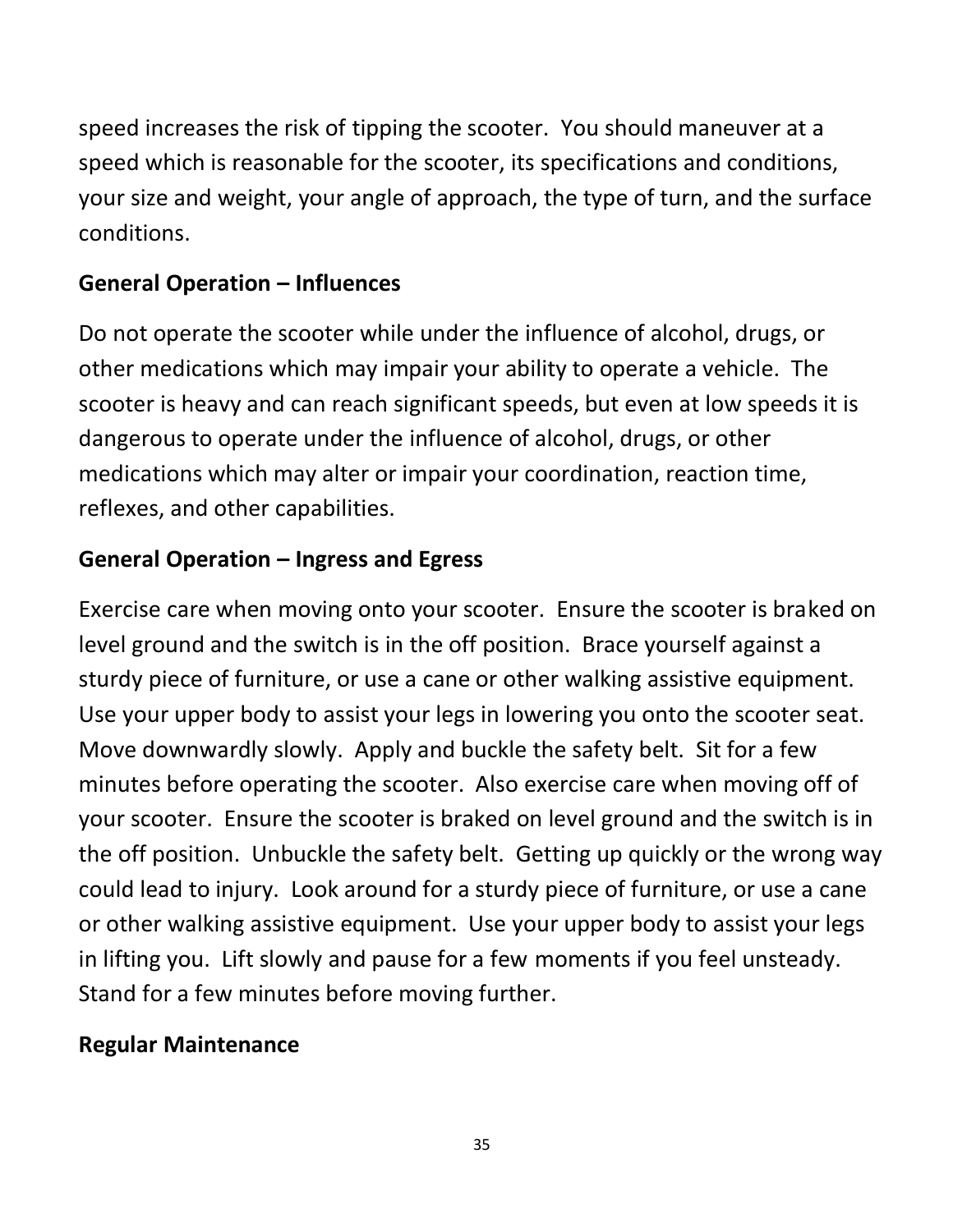Always check your scooter for normal operation, loose parts, and defects before operating. If you find a problem, have it repaired before operating.

Keep your scooter clean and dry. Do not use a high-pressure water sprayer to clean the scooter. If you wash your scooter, use a damp sponge or cloth, and dry the scooter thoroughly before operating. Do not immerse any components in water.

Always check your scooter for wear or damage to the tires before operating.

Keep tires inflated to their recommended tire pressure at all times. Regularly check tires for wear, cracks, nails, or other damage. Keep tires clean and replace them when damaged. Failure to maintain the tires at the recommended tire pressure will cause premature wear, and failure to maintain the tires could lead to damage or personal injury.

#### **Use Within a Motor Vehicle**

Do not sit in or operate your scooter in a motor vehicle such as a train, bus, or large van. Stow or rack your scooter according to the motor vehicle's guidelines before entering or when entering the motor vehicle. Never sit in your scooter while it is on or in a motor vehicle which is operating or in motion.

#### **Batteries**

Do not use automotive batteries with your scooter. Always charge your scooter's batteries in a well-ventilated area. eWheels recommends that you periodically charge your batteries, such as once a month, when your scooter is not in regular use. Ensure the switch is in the off position when the batteries are charged. Ensure that the power plug is inserted and plugged firmly into the battery during charging. Do not use an extension cord while charging the batteries. Do not use a battery which is cracked, leaking, or otherwise